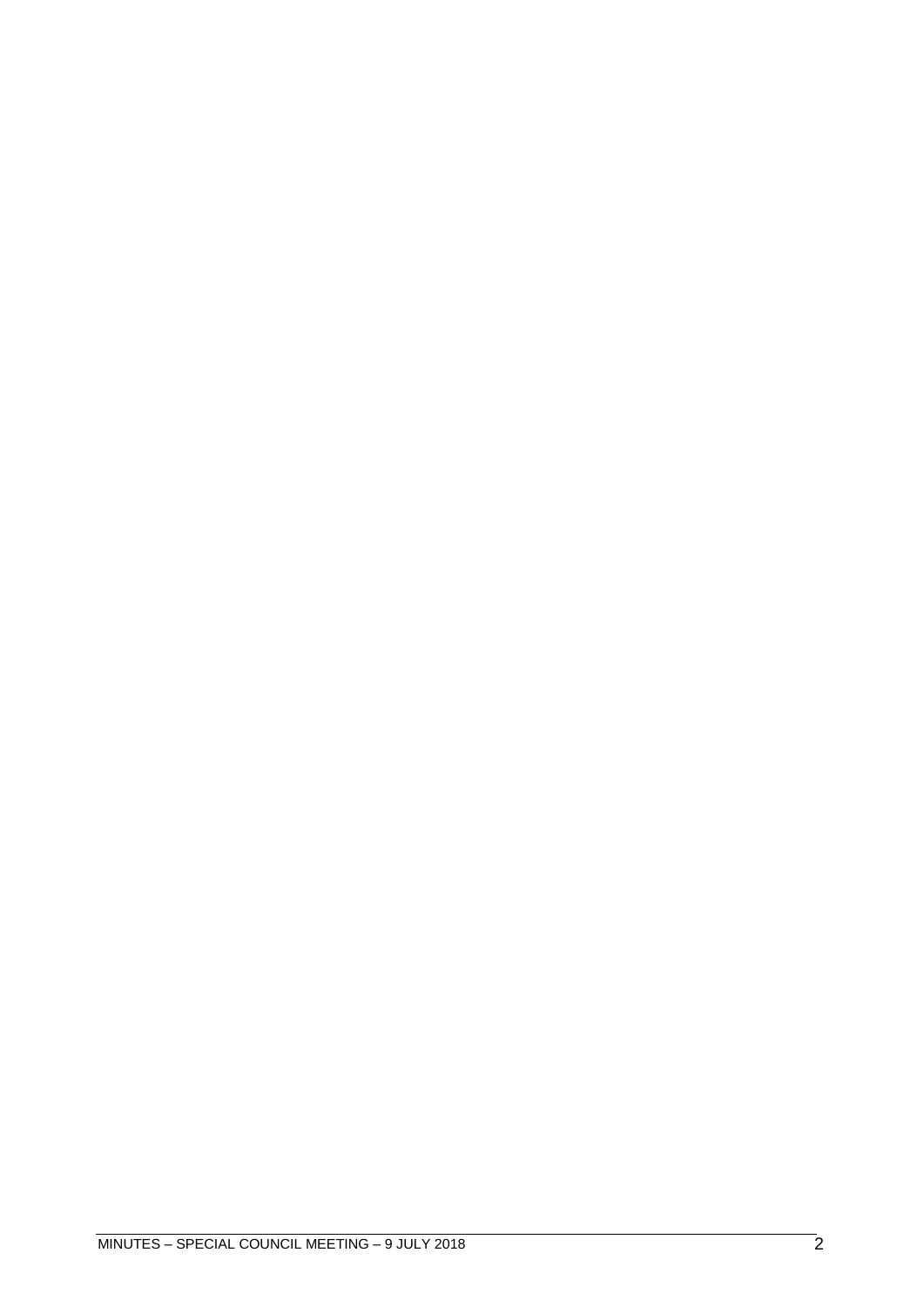# **Table of Contents**

| 1. |     |                                                                                                                                       |  |
|----|-----|---------------------------------------------------------------------------------------------------------------------------------------|--|
|    | 1.1 |                                                                                                                                       |  |
|    | 1.2 |                                                                                                                                       |  |
|    | 1.3 |                                                                                                                                       |  |
|    | 1.4 |                                                                                                                                       |  |
|    | 1.5 |                                                                                                                                       |  |
|    | 1.6 |                                                                                                                                       |  |
|    | 1.7 |                                                                                                                                       |  |
| 2. |     |                                                                                                                                       |  |
|    | 2.1 |                                                                                                                                       |  |
|    | 2.2 |                                                                                                                                       |  |
|    | 2.3 |                                                                                                                                       |  |
|    | 2.4 |                                                                                                                                       |  |
|    | 2.5 |                                                                                                                                       |  |
| 3. |     |                                                                                                                                       |  |
|    | 3.1 |                                                                                                                                       |  |
|    | 3.2 |                                                                                                                                       |  |
| 4. |     |                                                                                                                                       |  |
| 5. |     |                                                                                                                                       |  |
|    | 5.1 |                                                                                                                                       |  |
|    | 5.2 |                                                                                                                                       |  |
|    | 5.3 |                                                                                                                                       |  |
|    | 5.4 |                                                                                                                                       |  |
| 6. |     | ANNOUNCEMENTS BY PRESIDING MEMBER WITHOUT DISCUSSION7                                                                                 |  |
| 7. |     |                                                                                                                                       |  |
|    |     | SY075-07/18 - Adoption of General Rates and Minimum Payments 2018/199<br>SY076-07/18 - Rates Payment Options, Instalment Interest and |  |
|    |     |                                                                                                                                       |  |
|    |     |                                                                                                                                       |  |
|    |     |                                                                                                                                       |  |
|    |     | SY079-07/18 - Adoption of General Refuse Fees and Charges 2018/1925                                                                   |  |
|    |     |                                                                                                                                       |  |
|    |     |                                                                                                                                       |  |
|    |     |                                                                                                                                       |  |
|    |     | SY083-07/18 - Adoption of the Annual Budget for the Financial Year                                                                    |  |
|    |     |                                                                                                                                       |  |
| 8. |     |                                                                                                                                       |  |
| 9. |     |                                                                                                                                       |  |
|    |     |                                                                                                                                       |  |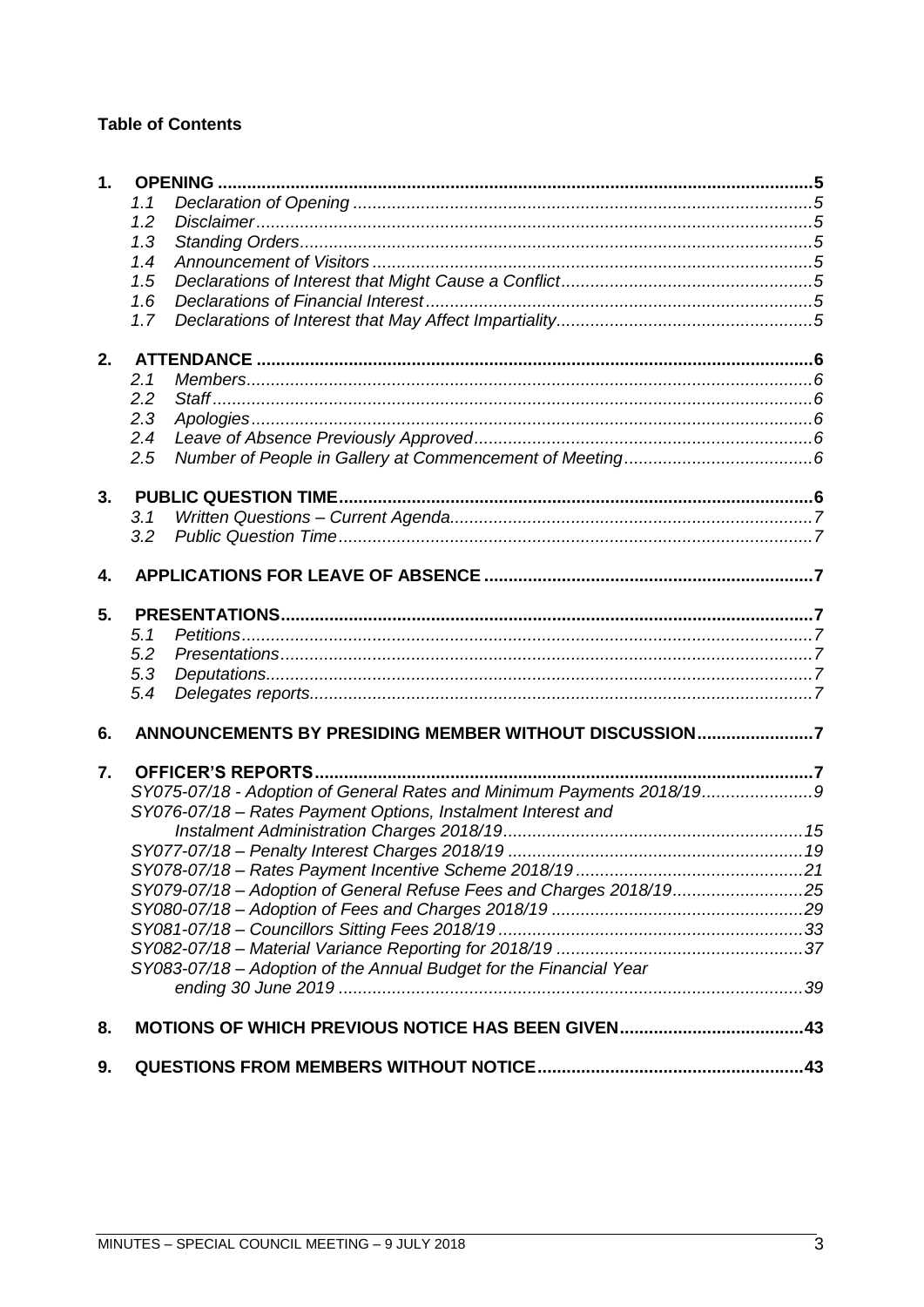| 10. BUSINESS OF AN URGENT NATURE INTRODUCED BY |  |
|------------------------------------------------|--|
|                                                |  |
|                                                |  |
|                                                |  |
|                                                |  |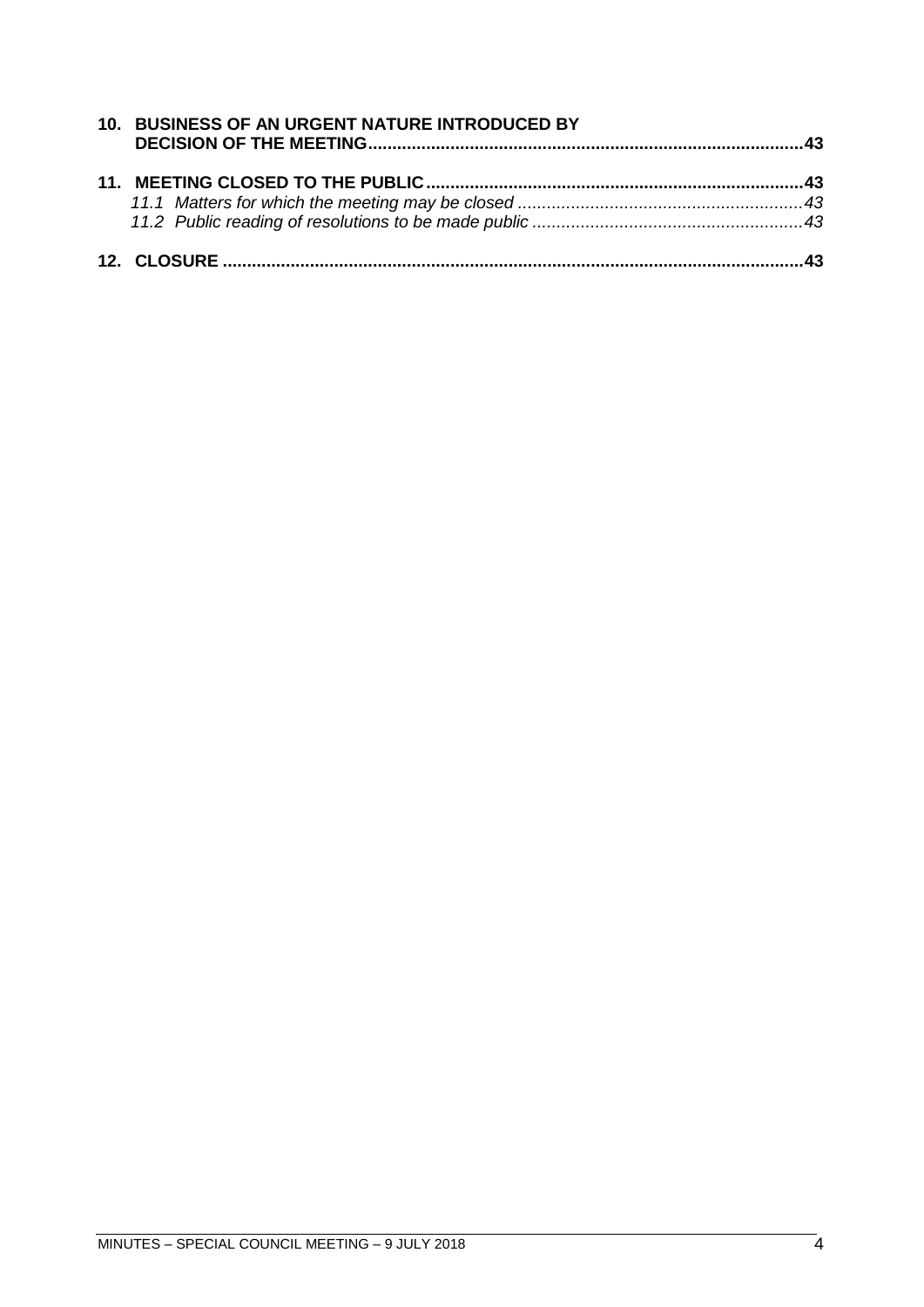

# SHIRE OF YORK

#### THE SPECIAL MEETING OF THE COUNCIL HELD ON MONDAY, 9 JULY 2018, COMMENCING AT 5.03PM IN COUNCIL CHAMBERS, YORK TOWN HALL, YORK

The York Shire Council acknowledges the traditional owners of the land on which this meeting will be held.

## <span id="page-4-0"></span>**1. OPENING**

<span id="page-4-1"></span>1.1 Declaration of Opening *Cr David Wallace, Shire President, declared the meeting open at 5.03pm.*

# <span id="page-4-2"></span>1.2 Disclaimer

The Shire President advised the following:

*"I wish to draw attention to the Disclaimer Notice contained within the agenda document and advise members of the public that any decisions made at the meeting today, can be revoked, pursuant to the Local Government Act 1995.* 

*Therefore members of the public should not rely on any decisions until formal notification in writing by Council has been received. Any plans or documents in agendas and minutes may be subject to copyright. The express permission of the copyright owner must be obtained before copying any copyright material."*

- <span id="page-4-3"></span>1.3 Standing Orders *Nil*
- <span id="page-4-4"></span>1.4 Announcement of Visitors *Nil*
- <span id="page-4-5"></span>1.5 Declarations of Interest that Might Cause a Conflict *Nil*
- <span id="page-4-6"></span>1.6 Declarations of Financial Interest *Nil*
- <span id="page-4-7"></span>1.7 Declarations of Interest that May Affect Impartiality *Nil*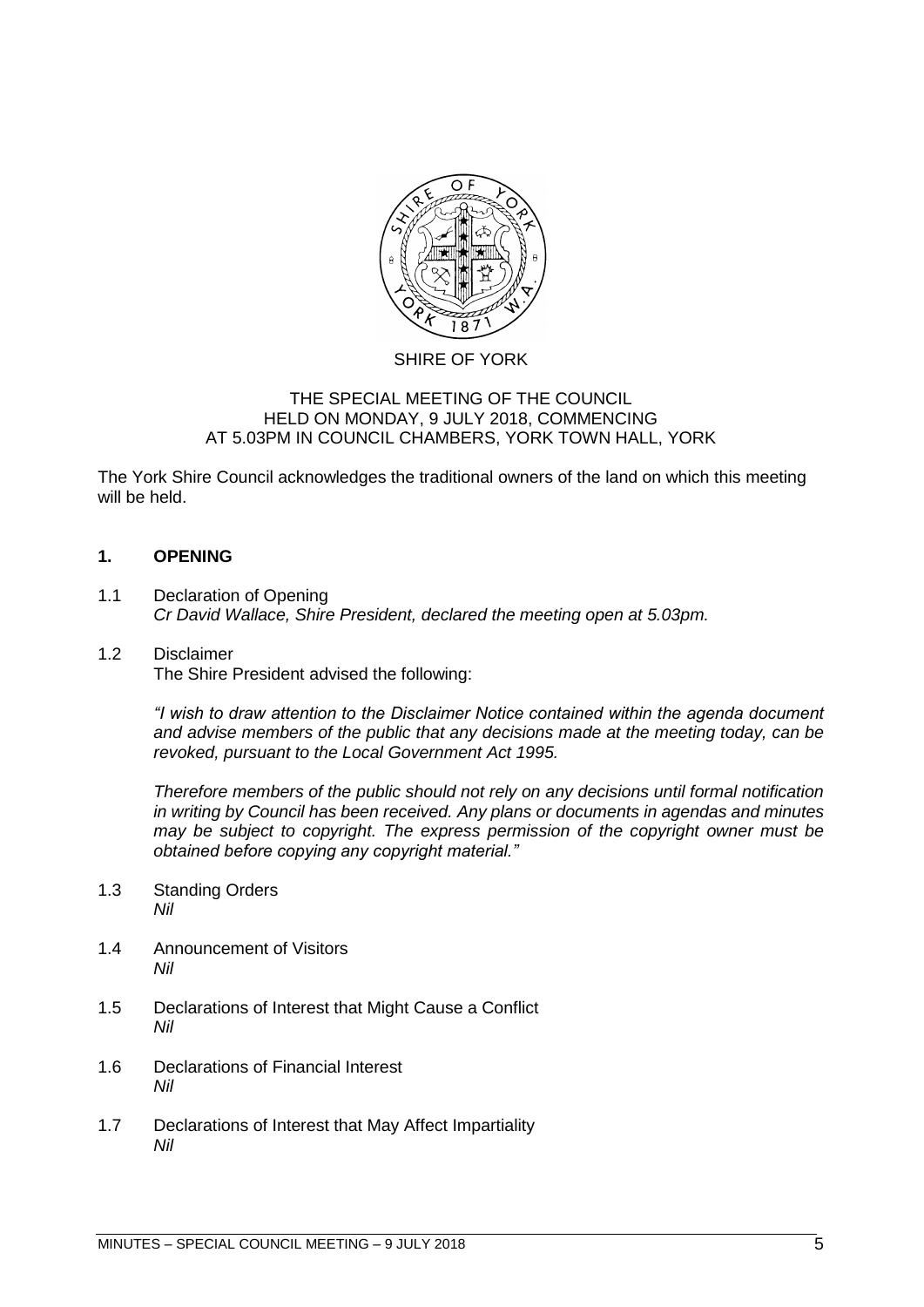# <span id="page-5-0"></span>**2. ATTENDANCE**

## <span id="page-5-1"></span>2.1 Members

*Cr David Wallace, Shire President Cr Kevin Trent, Deputy Shire President; Cr Denese Smythe; Cr Heather Saint; Cr Pam Heaton; Cr Jane Ferro; Cr Denis Warnick*

# <span id="page-5-2"></span>2.2 Staff

*Paul Martin, Chief Executive Officer; Suzie Haslehurst, Execuitve Manager Corporate and Community Services; Tabitha Bateman, Finance Manager; Helen D'Arcy-Walker, Council and Executive Support Officer*

- <span id="page-5-3"></span>2.3 Apologies *Nil*
- <span id="page-5-4"></span>2.4 Leave of Absence Previously Approved *Nil*
- <span id="page-5-5"></span>2.5 Number of People in Gallery at Commencement of Meeting *There were 2 people in the Gallery at the commencement of the meeting*

# <span id="page-5-6"></span>**3. PUBLIC QUESTION TIME**

Public Question Time is conducted in accordance with the Act and Regulations. In addition to this the Shire's Council Meetings Local Law 2016 states –

#### *6.7 Other procedures for question time for the public*

- *(1) A member of the public who wishes to ask a question during question time must identify themselves and register with a Council Officer immediately prior to the meeting.*
- *(2) A question may be taken on notice by the Council for later response.*
- *(3) When a question is taken on notice the CEO is to ensure that— (a) a response is given to the member of the public in writing; and* 
	- *(b) a summary of the response is included in the agenda of the next meeting of the Council.*
- *(4) Where a question relating to a matter in which a relevant person has an interest is directed to the relevant person, the relevant person is to—*
	- *(a) declare that he or she has an interest in the matter; and*
	- *(b) allow another person to respond to the question.*
- *(5) Each member of the public with a question is entitled to ask up to 2 questions before other members of the public will be invited to ask their questions.*
- *(6) Where a member of the public provides written questions then the Presiding Member may elect for the questions to be responded to as normal business correspondence.*
- *(7) The Presiding Member may decide that a public question shall not be responded to where—*
	- *(a) the same or similar question was asked at a previous meeting, a response was provided and the member of the public is directed to the minutes of the meeting at which the response was provided;*
	- *(b) the member of the public uses public question time to make a statement, provided that the Presiding Member has taken all reasonable steps to assist the member of the public to phrase the statement as a question; or*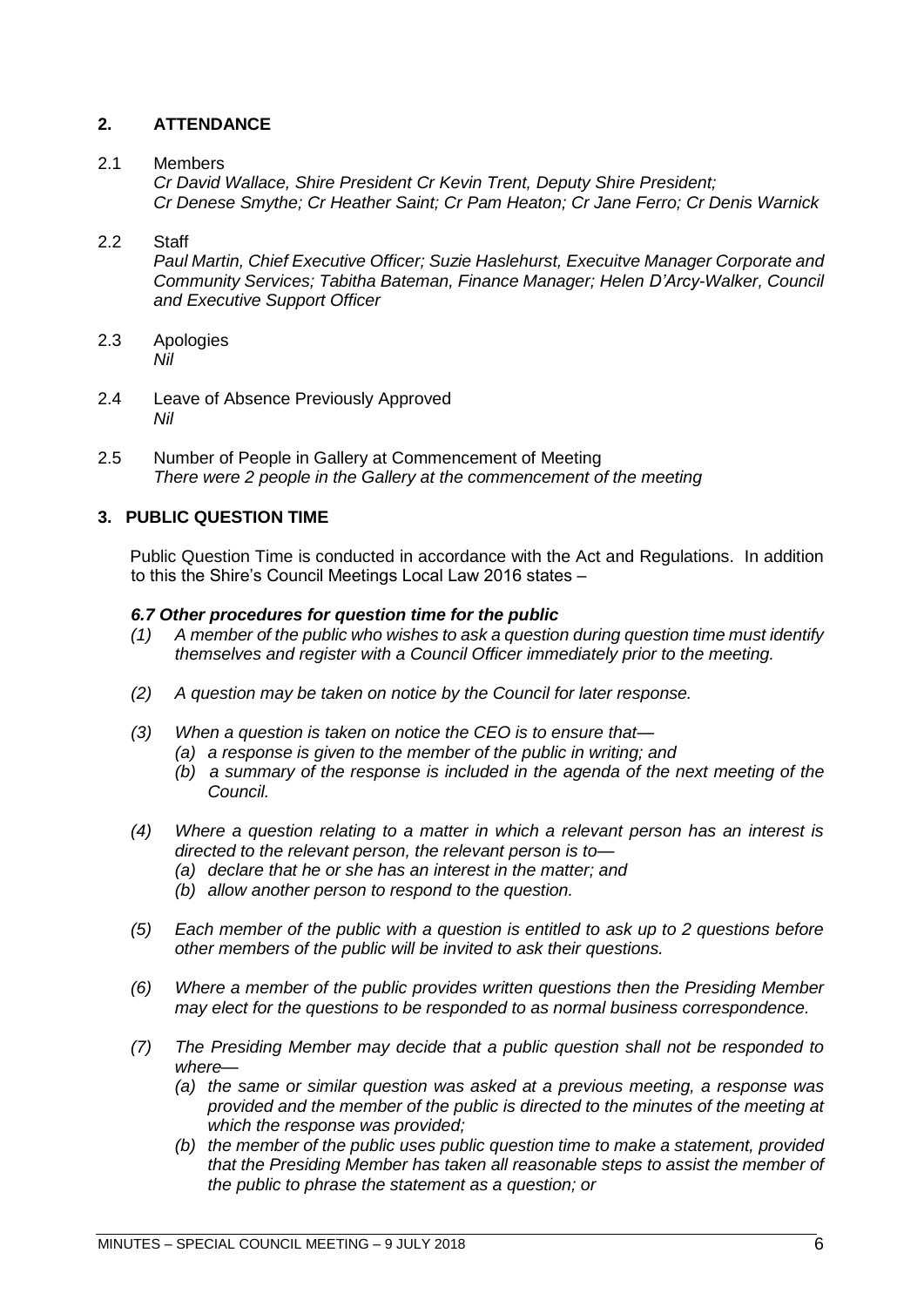- *(c) the member of the public asks a question that is offensive or defamatory in nature, provided that the Presiding Member has taken all reasonable steps to assist the member of the public to phrase the question in a manner that is not offensive or defamatory.*
- *(8) A member of the public shall have 2 minutes to submit a question.*
- *(9) The Council, by resolution, may agree to extend public question time.*
- *(10) Where any questions remain unasked at the end of public question time they may be submitted to the CEO who will reply in writing and include the questions and answers in the agenda for the next ordinary Council meeting.*
- *(11) Where an answer to a question is given at a meeting, a summary of the question and the answer is to be included in the minutes.*

*Public Question Time Commenced at: 5.06pm*

- <span id="page-6-0"></span>3.1 Written Questions – Current Agenda *Nil*
- <span id="page-6-1"></span>3.2 Public Question Time *Nil*

*Public Question time Concluded at 5.06pm as no questions where received from the Gallery.*

#### <span id="page-6-2"></span>**4. APPLICATIONS FOR LEAVE OF ABSENCE**  *Nil*

## <span id="page-6-3"></span>**5. PRESENTATIONS**

- <span id="page-6-4"></span>5.1 Petitions *Nil*
- <span id="page-6-5"></span>5.2 Presentations *Nil*
- <span id="page-6-6"></span>5.3 Deputations *Nil*
- <span id="page-6-7"></span>5.4 Delegates reports *Nil*
- <span id="page-6-8"></span>**6. ANNOUNCEMENTS BY PRESIDING MEMBER WITHOUT DISCUSSION** *Nil*
- <span id="page-6-9"></span>**7. OFFICER'S REPORTS**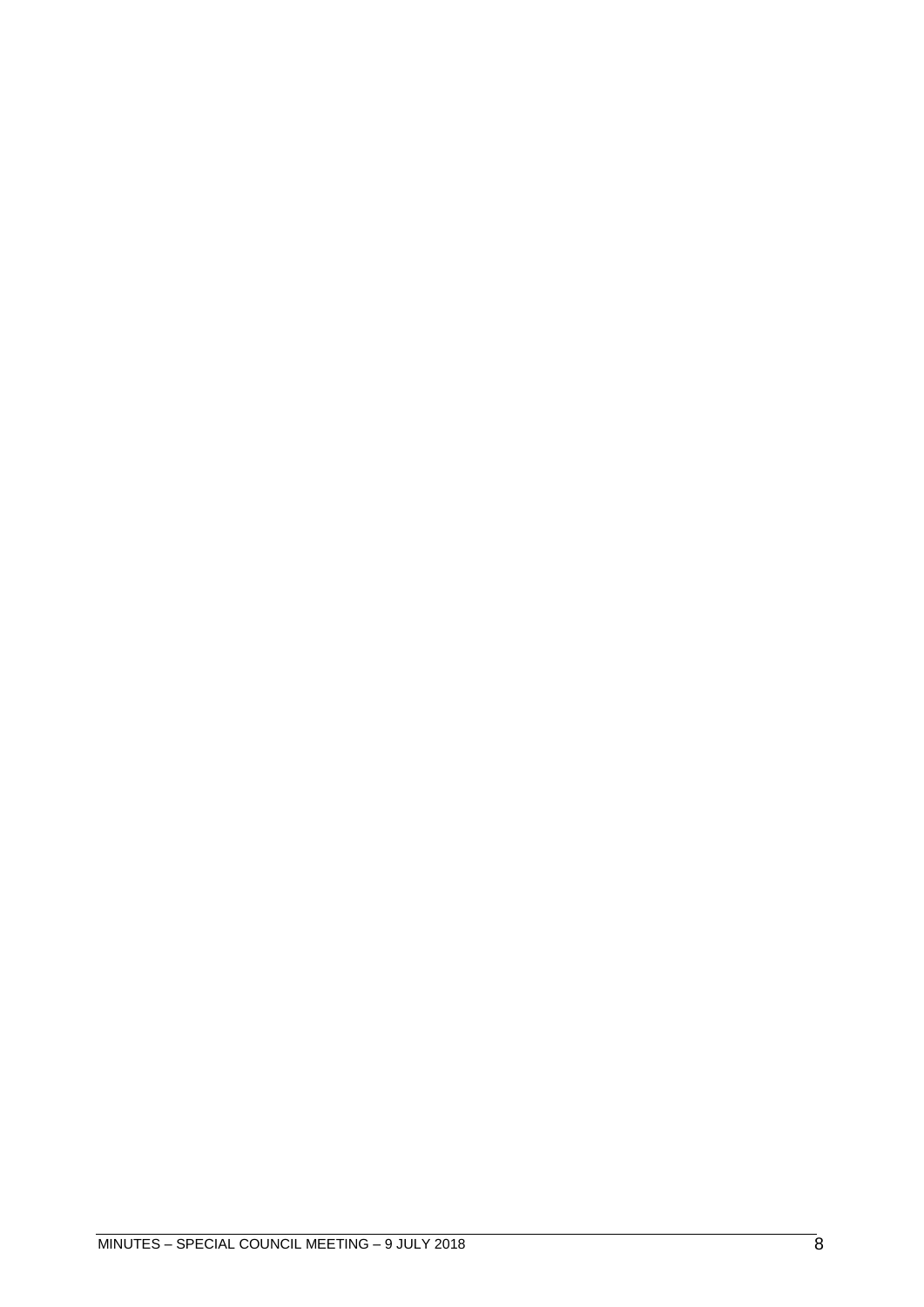# <span id="page-8-0"></span>*SY075-07/18 - Adoption of General Rates and Minimum Payments 2018/19*

| <b>FILE REFERENCE:</b><br><b>APPLICANT OR PROPONENT(S):</b><br><b>AUTHORS NAME &amp; POSITION:</b><br><b>RESPONSIBLE OFFICER:</b> | <b>FI.BUD1819</b><br><b>Shire of York</b><br>Tabitha Bateman - Finance Manager<br>Suzie Haslehurst - Executive Manager, Corporate and<br><b>Community Services</b> |
|-----------------------------------------------------------------------------------------------------------------------------------|--------------------------------------------------------------------------------------------------------------------------------------------------------------------|
| <b>PREVIOUSLY BEFORE COUNCIL: Nil</b><br><b>DISCLOSURE OF INTEREST:</b><br><b>APPENDICES:</b>                                     | Nil<br>Nil                                                                                                                                                         |

## **Nature of Council's Role in the Matter:**

- Executive
- Legislative

# **Purpose of the Report:**

The purpose of this report is for Council to consider and impose the general rates and minimum rates on rateable property within the Shire.

## **Background:**

Each year, as part of the budget process, Council determines the rates and charges for the financial year. During this process, Councillors and staff carry out a number of evaluation exercises to help determine what level of rates to charge. During the review of Council's Strategic Community Plan and Corporate Business Plan adopted in February this year, it was determined that a 3% increase in the rate in the dollar value should be applied across the terms of the plans and this was advertised during the community consultation period. However, Council is sensitive to future rate increases and receptive to the concerns of the community. Therefore, officers prepared two different budget scenarios which Councillors considered at budget workshops held on 21 May and 18 June 2018.

At these workshops, Council considered the following with regard to the draft budget;

- Priorities identified in the review of the Corporate Business Plan and Strategic Community Plan included the Avon Park upgrades, tree pruning and road improvements, asset management and building reserves to improve financial sustainability.
- Capital expenditure/asset management priorities including levels of service for roads, parks, trails and footpaths and renewals and upgrades to infrastructure.
- Opportunities for grant funding to offset capital and operating costs.
- Salaries and Allowances Tribunal determination of no increases to the salaries and allowances ranges for CEOs and elected members.

In light of these considerations, the draft budget incorporates an increase in general rates of 2% for the 2018/19 year. Minimum rates for GRV properties are to remain at the current rate being \$1,080 and minimum rates for UV properties will remain at \$1,430. This moderate rate increase reflects the current economic conditions, whilst generating the required income for the Shire to provide adequate levels of service and achieve its objectives.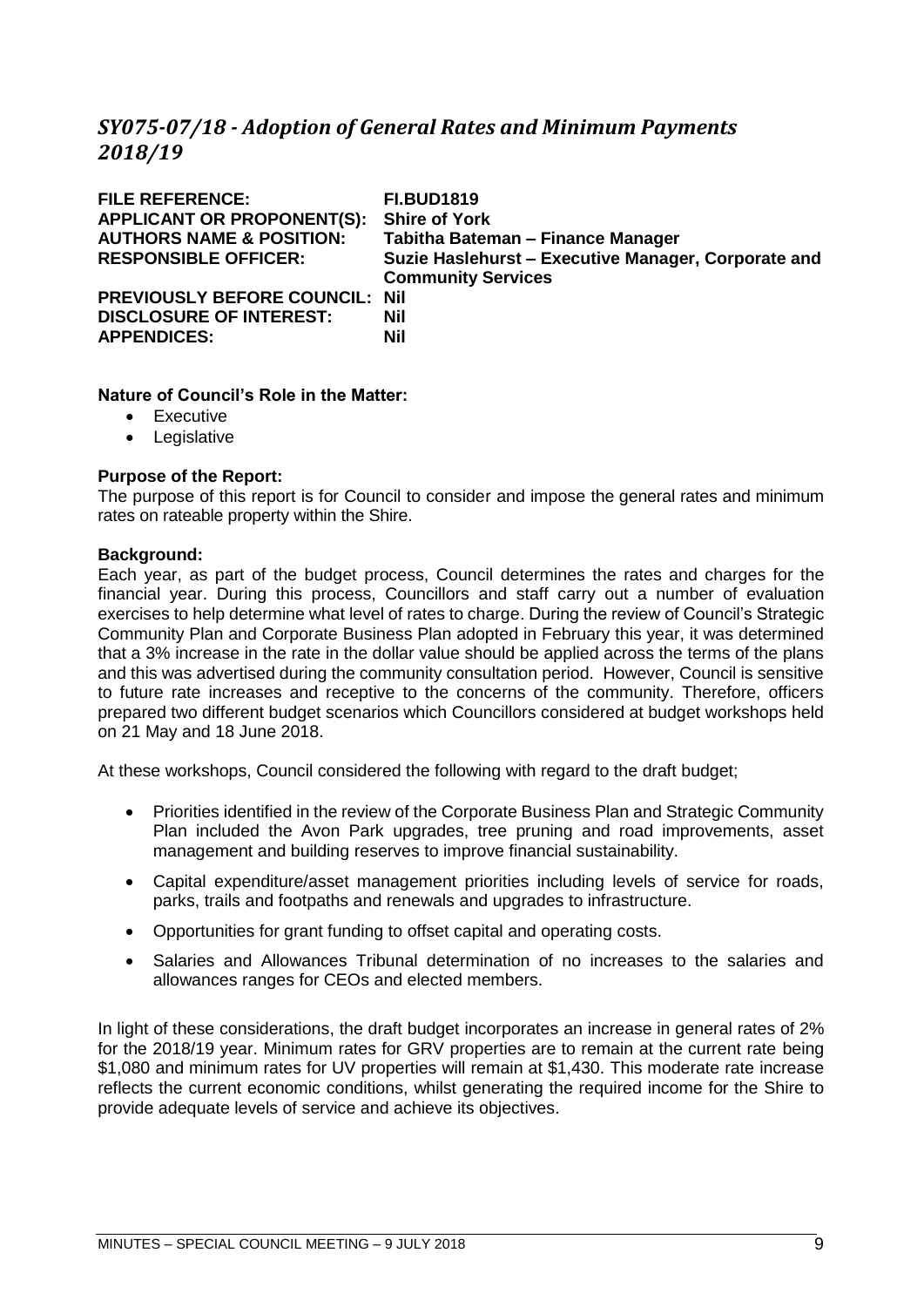#### **Comments and details:**

A proposed rate rise of 3% was advertised publicly as part of the review of the Shire of York Strategic Community Plan and Corporate Business Plan following endorsement of the revised documents by Council for public advertising.

Landgate has since provided the valuations for UV properties with the following comments;

| "Total Valuation       | \$237,576,000 |
|------------------------|---------------|
| Average Overall Change | 4.03%         |

*OVERALL VARIATION TO UNIMPROVED VALUATIONS*

*Generally, unimproved values have increased in the eastern portion of the shire with little to no changes in the western portion of the shire.*

*Some changes to individual assessments may have occurred either as a product of the mass valuation process or where records have been amended or corrected for more up to date information about soil types etc."*

Landgate values rural properties rated on an Unimproved Value (UV) basis every year and properties rated on a Gross Rental Value (GRV) basis are revalued every three to five years. Rating valuations are assessed at a 'snapshot in time' to reflect the property market for the district on the same date.

The minimum rate for GRV properties (determined to be the minimum equitable cost of servicing lots within the district) is proposed to remain unchanged for the fourth year in a row at \$1,080. Minimum rates to be imposed on UV properties will remain at \$1,430. Approximately 812 properties (31%) are expected to be minimum rated this year. This is consistent with the proportion last year and is below the threshold of 50% allowable under the *Local Government Act 1995*.

It is proposed that the rate in the dollar for Gross Rental Value (GRV) will increase from \$0.118490 to \$0.120860 for the 2018/19 financial year. The rate in the dollar for Unimproved Value (UV) will increase from \$0.009006 to \$0.009186 for the 2018/19 financial year.

#### **Implications to consider:**

• **Consultative Councillors** Landgate Valuation Services Public consultation regarding the Minor Strategic Review.

• **Strategic**

When setting the rate, Council considers what services and infrastructure are required and considers any strategic implications in accordance with Council's Strategic Community Plan and Corporate Business Plan.

## • **Policy related**

Not applicable.

#### • **Financial**

The 2018/19 Budget includes expected rate revenue of \$5,733,179 which accounts for around 50% of the total revenue budgeted to be received by Council. This report forms part of the 2018/19 Annual Budget and further information is disclosed in Note 1 - Rates and Service Charges.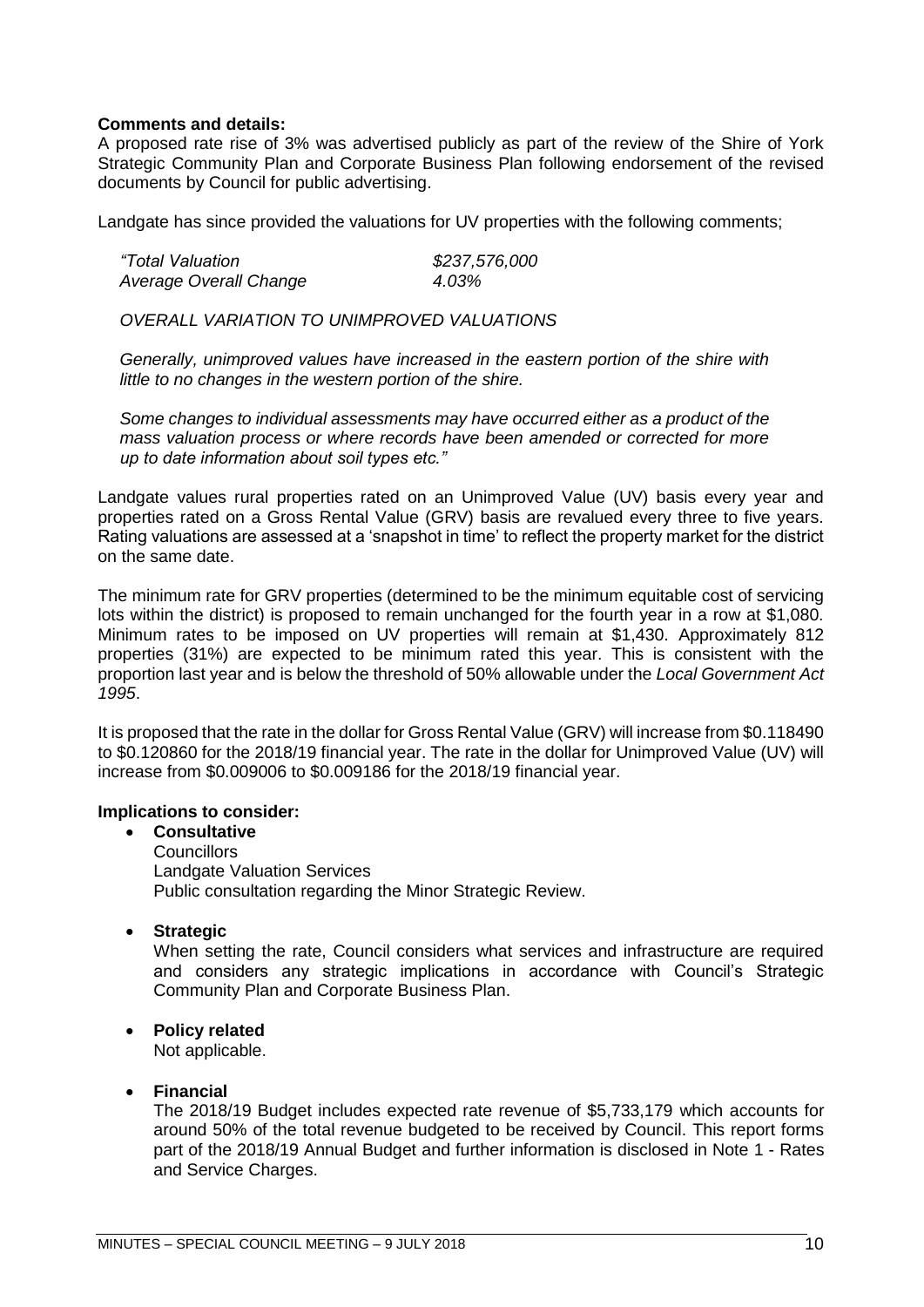# • **Legal and Statutory**

#### *Local Government Act 1995*

*6.32. Rates and service charges*

- *(1) When adopting the annual budget, a local government —*
	- *(a) in order to make up the budget deficiency, is to impose\* a general rate on rateable land within its district, which rate may be imposed either — (i) uniformly; or*
		- *(ii) differentially;*
	- *(b) may impose\* on rateable land within its district*
		- *(i) a specified area rate; or*
		- *(ii) a minimum payment; and*
	- *(c) may impose\* a service charge on land within its district.*

*\* Absolute majority required.*

- *(2) Where a local government resolves to impose a rate it is required to —*
	- *(a) set a rate which is expressed as a rate in the dollar of the gross rental value of rateable land within its district to be rated on gross rental value; and*
	- *(b) set a rate which is expressed as a rate in the dollar of the unimproved value of rateable land within its district to be rated on unimproved value."*
- *6.35. Minimum payment*
	- *(1) Subject to this section, a local government may impose on any rateable land in its district a minimum payment which is greater than the general rate which would otherwise be payable on that land.*
	- *(2) A minimum payment is to be a general minimum but, subject to subsection (3), a lesser minimum may be imposed in respect of any portion of the district.*
	- *(3) In applying subsection (2) the local government is to ensure the general minimum is imposed on not less than —*
		- *(a) 50% of the total number of separately rated properties in the district; or*
		- *(b) 50% of the number of properties in each category referred to in subsection (6), on which a minimum payment is imposed.*
	- *(4) A minimum payment is not to be imposed on more than the prescribed percentage of —*
		- *(a) the number of separately rated properties in the district; or*
		- *(b) the number of properties in each category referred to in subsection (6), unless the general minimum does not exceed the prescribed amount."*
- **Risk Related**

The risk of not adopting the general rates and minimum payments will have implications for the 2018/19 budget adoption, Council operations and capital projects proposed for 2018/19.

• **Workforce Implications** N/A

**Voting Requirements: Absolute Majority Required: Yes**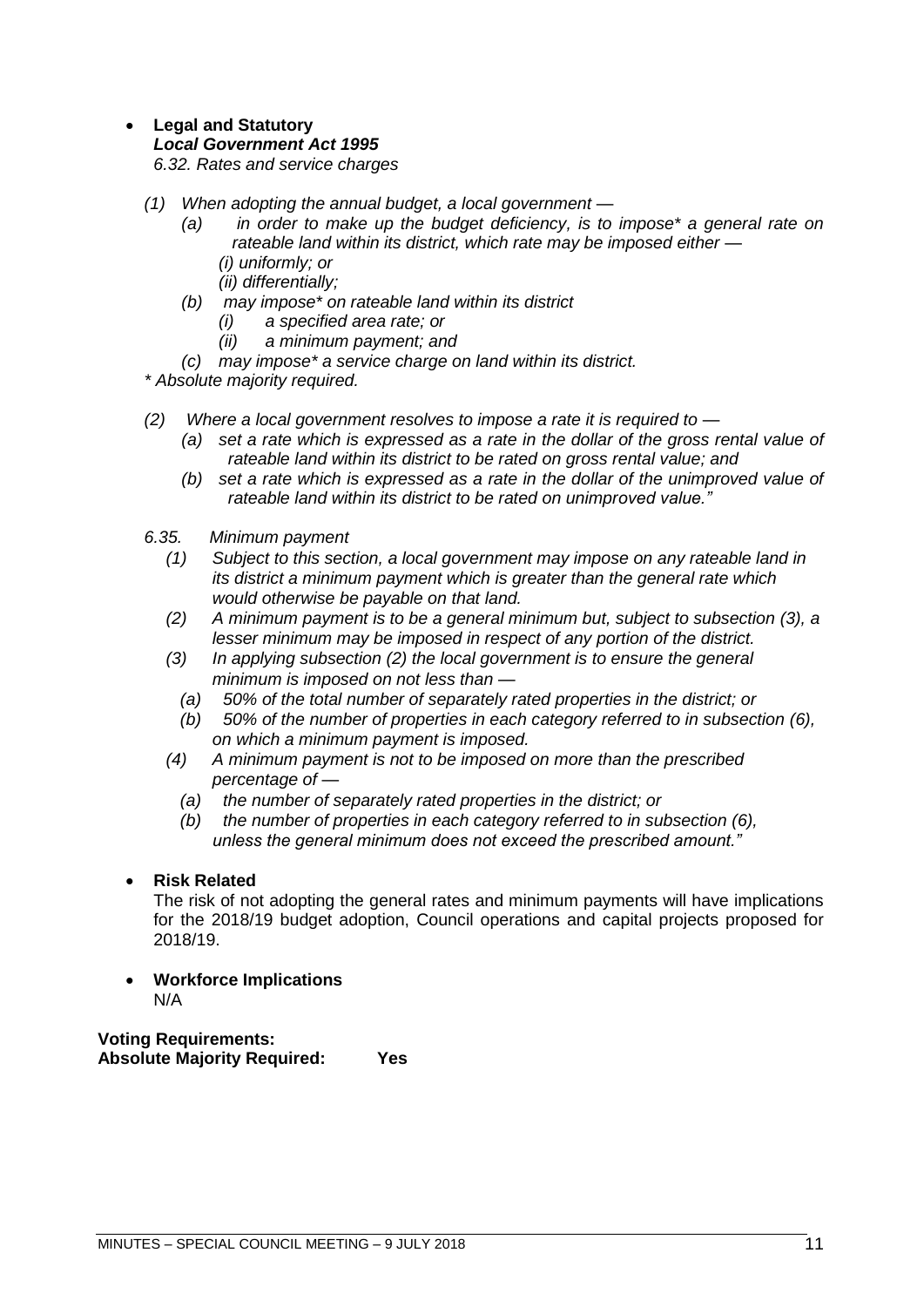# OFFICER RECOMMENDATION

# *"That Council:*

- *1. Adopts a general rate rise of 2% for the 2018/19 financial year.*
- *2. Pursuant to Section 6.32 of the Local Government Act 1995, imposes the following general rates on:*
	- *a) Gross Rental Values of property – 12.0860 cents in the Dollar*
	- *b) Unimproved Values of property - 0.9186 cents in the Dollar*
- *3. Pursuant to Section 6.35 of the Local Government Act 1995, imposes the following minimum rates:*
	- *a) \$1,080.00 per Gross Rental Value*
	- *b) \$1,430.00 per Unimproved Value"*

# REVISED OFFICER RECOMMENDATION

*"That Council:*

- *1. Adopts a general rate rise of 2% for the 2018/19 financial year.*
- *2. Pursuant to Section 6.32 of the Local Government Act 1995, imposes the following general rates on:*
	- *a) Gross Rental Values of property – 12.0860 cents in the Dollar*
	- *b) Unimproved Values of property - 0.9186 cents in the Dollar*
- *3. Pursuant to Section 6.35 of the Local Government Act 1995, imposes the following minimum rates:*
	- *a) \$1,080.00 per Gross Rental Value*
	- *b) \$1,430.00 per Unimproved Value*
- *4. Notes that pursuant to Section 6.51 (4) of the Local Government Act 1995, no interest or administration charges apply to pensioners and seniors card holders."*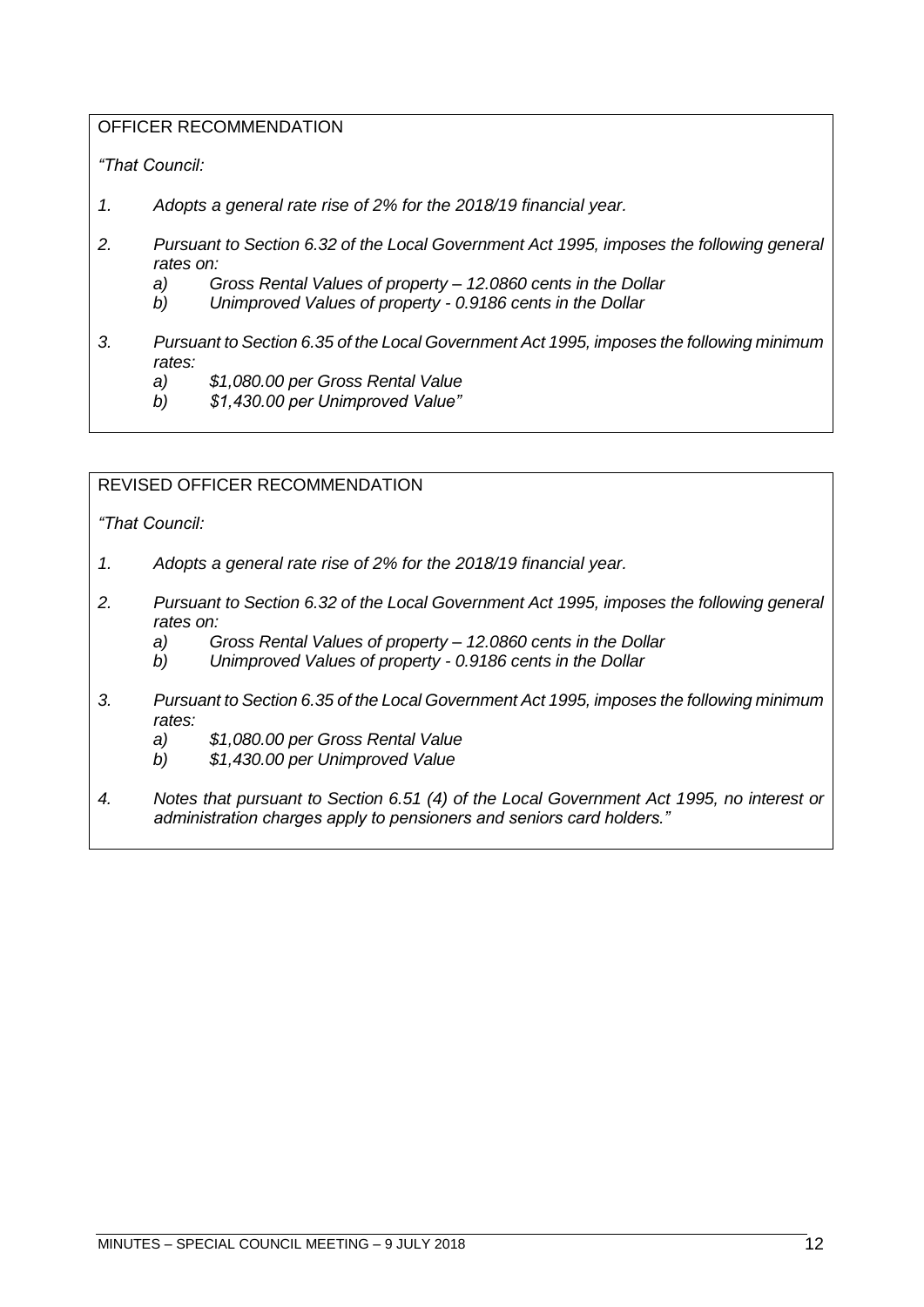# **RESOLUTION 010718 Moved: Cr Trent Seconded: Cr Ferro** *"That Council: 1. Adopts a general rate rise of 2% for the 2018/19 financial year. 2. Pursuant to Section 6.32 of the Local Government Act 1995, imposes the following general rates on: a) Gross Rental Values of property – 12.0860 cents in the Dollar b) Unimproved Values of property - 0.9186 cents in the Dollar 3. Pursuant to Section 6.35 of the Local Government Act 1995, imposes the following minimum rates: a) \$1,080.00 per Gross Rental Value b) \$1,430.00 per Unimproved Value 4. Notes that pursuant to Section 6.51 (4) of the Local Government Act 1995, no interest or administration charges apply to pensioners and seniors card holders." CARRIED BY ABSOLUTE MAJORITY: 7/0*

*Reason – additional point four for clarification of interest and administration charges*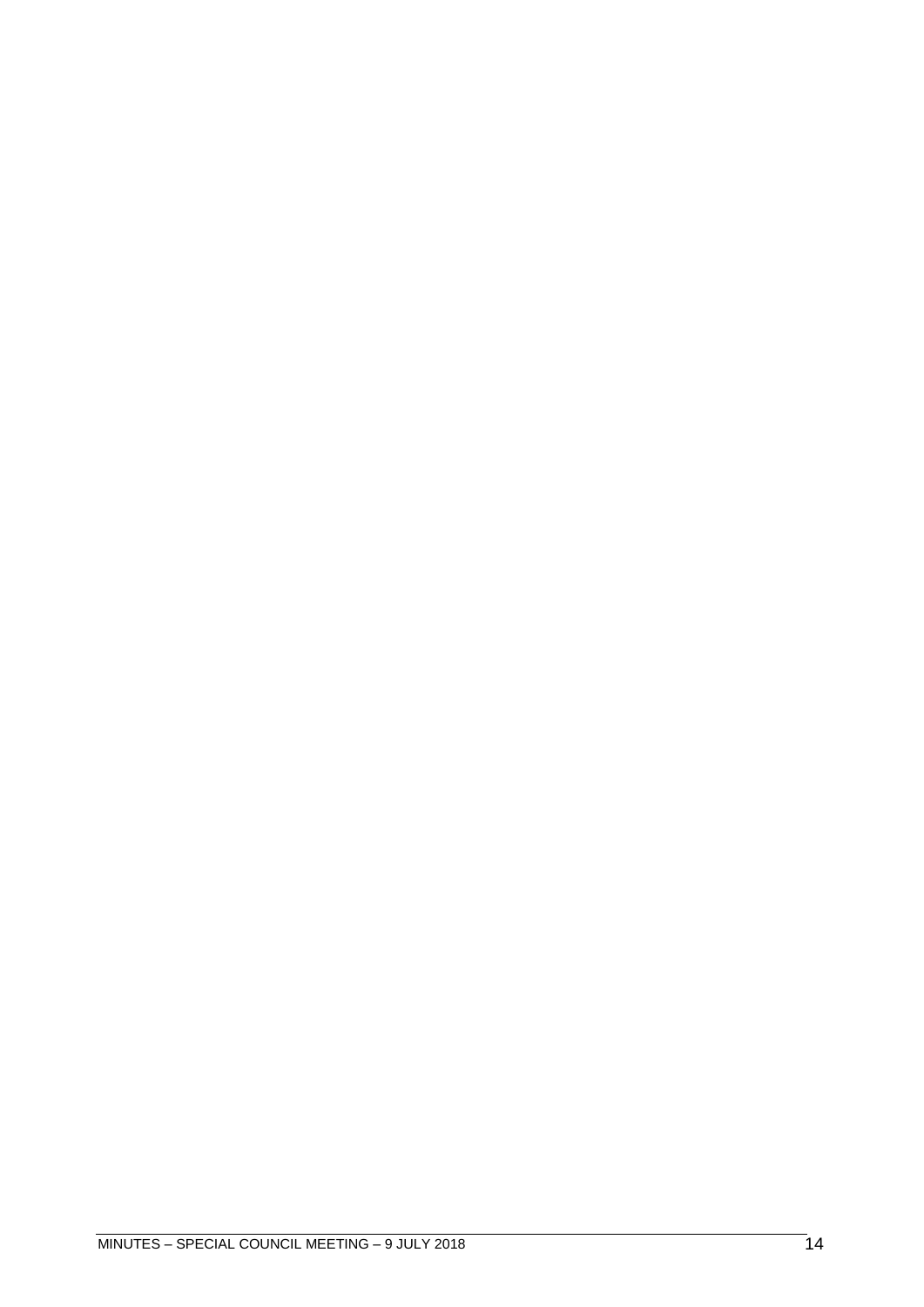# <span id="page-14-0"></span>*SY076-07/18 – Rates Payment Options, Instalment Interest and Instalment Administration Charges 2018/19*

| <b>FILE REFERENCE:</b><br><b>APPLICANT OR PROPONENT(S):</b><br><b>AUTHORS NAME &amp; POSITION:</b><br><b>RESPONSIBLE OFFICER:</b> | <b>FI.BUD1819</b><br><b>Shire of York</b><br>Tabitha Bateman - Finance Manager<br>Suzie Haslehurst - Executive Manager, Corporate and<br><b>Community Services</b> |
|-----------------------------------------------------------------------------------------------------------------------------------|--------------------------------------------------------------------------------------------------------------------------------------------------------------------|
| PREVIOUSLY BEFORE COUNCIL: N/A<br><b>DISCLOSURE OF INTEREST:</b><br><b>APPENDICES:</b>                                            | <b>Nil</b><br><b>Nil</b>                                                                                                                                           |

# **Nature of Council's Role in the Matter:**

- Executive
- Legislative

# **Purpose of the Report:**

The purpose of this report is for Council to consider and adopt the rates payment options for the 2018/19 financial year.

## **Background:**

Council is requested to adopt the proposed interest rates, administration fees and due dates for the payment of rates in full and by instalments. Options proposed are for one full payment and payment by four instalments. Dates are based on the rates notices being distributed on 3 August 2018.

## **Comments and details:**

Under Section 6.13(1) of the *Local Government Act 1995* (the Act), Council is able to charge interest on any amount of money (other than rates and service charges) owed to the local government. Under Section 6.51(1) of the Act, Council can charge interest on unpaid rates and rates on an instalment plan. The maximum interest rate for unpaid rates and other monies owed to Council is prescribed by Regulation 68 of the *Local Government (Financial Management) Regulations 1996 (FMR)* and is currently 5.5% for rates payable by instalments.

It is recommended that Council imposes a 5.5% rate of interest to apply on instalment payments for rates and other charges. The revenue estimated from the imposition of the interest charged under Section 6.51 of the Act applicable to rates and service charges amounts to \$20,000 for the 2018/19 financial year. The revenue estimated from the imposition of the interest charged under Section 6.13 of the Act applicable to other charges amounts to \$4,000 for the 2018/19 financial year.

Under Regulation 67 of the FMR, instalment charges are set to provide a full or partial reimbursement of administration costs. The individual instalment transaction fee of \$10.00 is set to reflect the administration cost of handling the four (4) instalment option provided to ratepayers.

It is recommended that Council imposes an administration charge per notice of \$10.00 where payment of rates is made by instalments. The revenue estimated from the imposition of the administration charge has been estimated at \$19,500 for the 2018/19 financial year.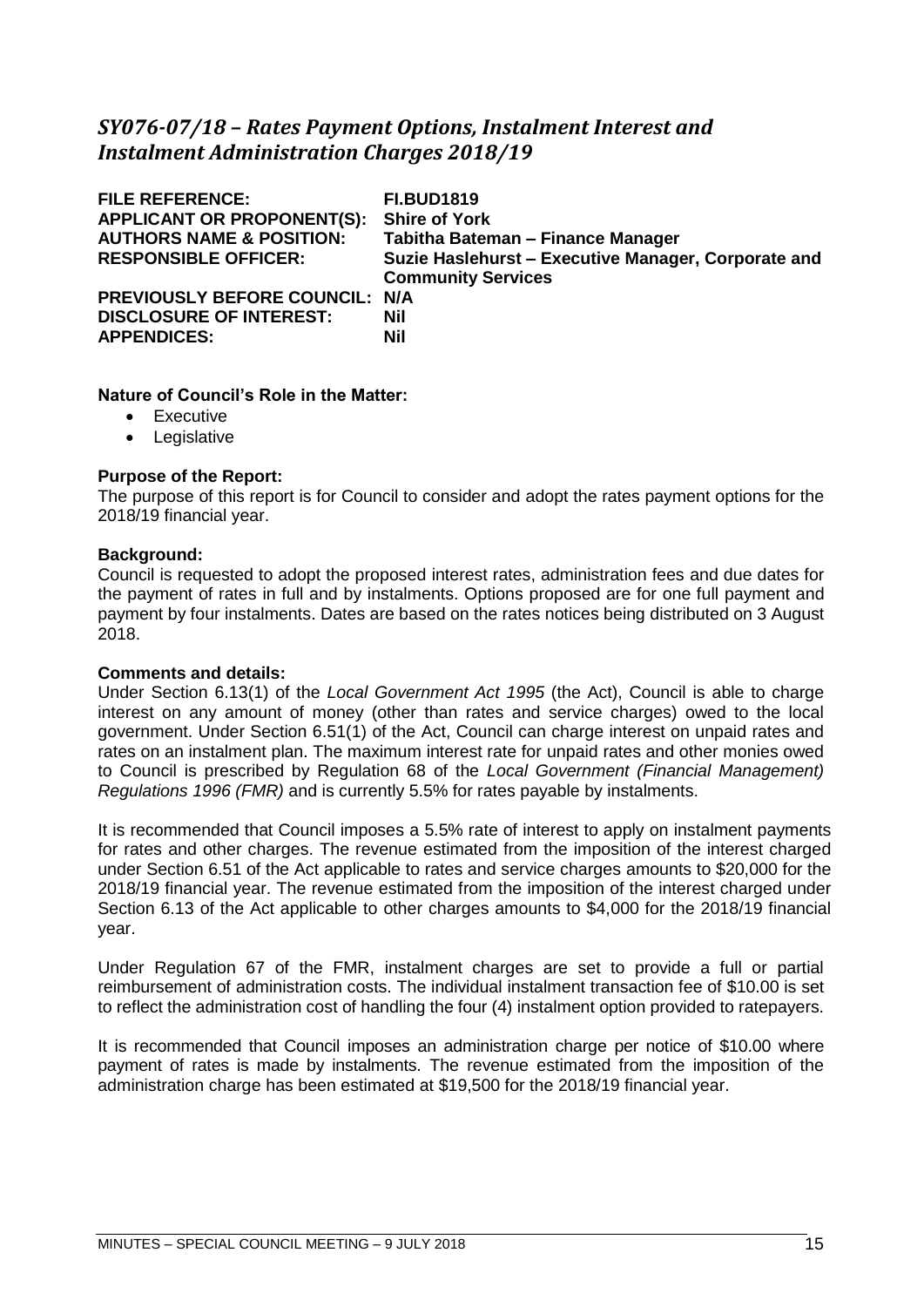Section 6.50 of the Act permits a Council to determine when a rate charge becomes due and payable, which cannot be earlier than 35 days after the date noted on the rate notice as the date the rate notice was issued. Where a person elects to pay a rate charge by instalments, the second and each subsequent instalment does not become due and payable at intervals of less than 2 months.

The due date of each instalment for the 2018/19 financial year based on the rate notices being distributed on 3 August 2018 is as follows:

| Payment in full | 10 September 2018 |
|-----------------|-------------------|
| 1st Instalment  | 10 September 2018 |
| 2nd Instalment  | 12 November 2018  |
| 3rd Instalment  | 14 January 2019   |
| 4th Instalment  | 18 March 2019     |
|                 |                   |

In addition to the above, the Shire reviewed its Policy F1.1 Revenue Collection in November 2017 allowing ratepayers to request an alternative payment arrangement. All requests for alternative payment arrangements are subject to approval by the Chief Executive Officer, and generally ensure that the total amount in arrears must be paid in full by the end of the financial year. In accordance with the policy, where the outstanding amount will not be paid in full by the end of the financial year, these applications are referred to Council to consider on a case by case basis.

#### **Implications to consider:**

- **Consultative** Department of Local Government
- **Strategic** *Strong and Effective Leadership 5.3 A financially sustainable Shire*
- **Policy related** F.1.1 *Revenue Collection*

## • **Financial**

Estimated revenue expected from instalment interest charges included in the 2018/19 Budget amounts to \$24,000 and from administration fees \$19,500.

## • **Legal and Statutory**

Section 6.13 of the *Local Government Act 1995* permits the Council to impose interest on any amount of money (not rates or service charges) that remains unpaid.

Section 6.51 of the *Local Government Act 1995* permits the Council to impose interest on a rate or service charge that remains unpaid (including instalments).

Regulation 68 of the *Local Government (Financial Management) Regulations* states that the maximum rate of interest on overdue rates payable by instalments to be imposed under Section 6.51 of the Local Government Act is 5.5%.

Regulation 19A of the *Local Government (Financial Management) Regulations* states that the maximum rate of interest on any amount of money (other than rates or service charges) to be imposed under Section 6.13 of *the Local Government Act* is 11%.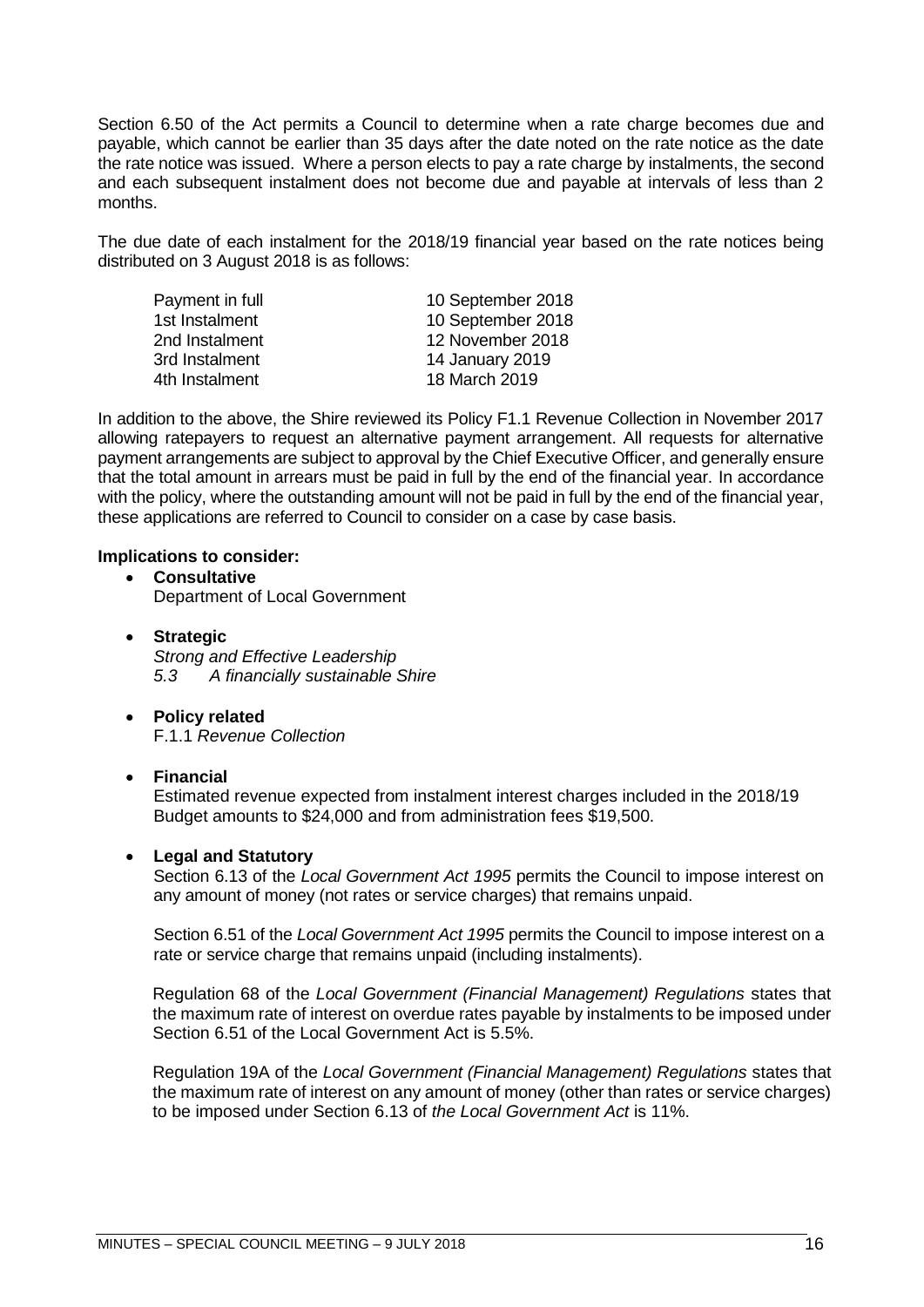Section 6.45 of the *Local Government Act 1995* states that payment for rates charged may be made by single payment or a person may elect to make payment by 4 equal or nearly equal instalments. A local government may impose an additional administration charge in accordance with Regulation 67 of the *Local Government (Financial Management) Regulations* (including an amount by way of interest) where payment of a rate charge is made by instalments.

• **Risk Related**

The risk of not adopting the Instalment Payment Arrangements, Instalment Administration Charge and Instalment Interest will have implications for the 2018/19 budget adoption, Council operations and capital projects proposed for 2018/19.

• **Workforce Implications** N/A

**Voting Requirements: Absolute Majority Required: Yes**

| 020718 | <b>RESOLUTION</b>                                                                                                                                       |                                                                                                                                                       |  |
|--------|---------------------------------------------------------------------------------------------------------------------------------------------------------|-------------------------------------------------------------------------------------------------------------------------------------------------------|--|
|        | <b>Moved: Cr Smythe</b>                                                                                                                                 | Seconded: Cr Heaton                                                                                                                                   |  |
|        | "That Council adopts for the 2018/19 financial year:                                                                                                    |                                                                                                                                                       |  |
| 1.     | The following dates for payment of rates;                                                                                                               |                                                                                                                                                       |  |
|        | <b>One Payment Option</b><br><b>Payment in Full</b>                                                                                                     | 10 September 2018                                                                                                                                     |  |
|        | <b>Four Instalments</b><br><b>First Instalment</b><br><b>Second Instalment</b><br><b>Third Instalment</b><br><b>Fourth Instalment</b>                   | 10 September 2018<br>12 November 2018<br><b>14 January 2019</b><br>18 March 2019                                                                      |  |
| 2.     |                                                                                                                                                         | An Administration Charge of \$10.00 per instalment for payment of rates by<br>instalments to be charged for the second, third, and fourth instalment. |  |
| 3.     | An Interest Rate of 5.5% to be imposed on rates payable by instalments in accordance<br>with Section 6.51(1) of the Local Government Act 1995.          |                                                                                                                                                       |  |
| 4.     | An Interest Rate of 5.5% to be imposed on other charges payable by instalments in<br>accordance with Section 6.13(1) of the Local Government Act 1995." |                                                                                                                                                       |  |
|        |                                                                                                                                                         | <b>CARRIED BY ABSOLUTE MAJORITY: 7/0</b>                                                                                                              |  |
|        |                                                                                                                                                         |                                                                                                                                                       |  |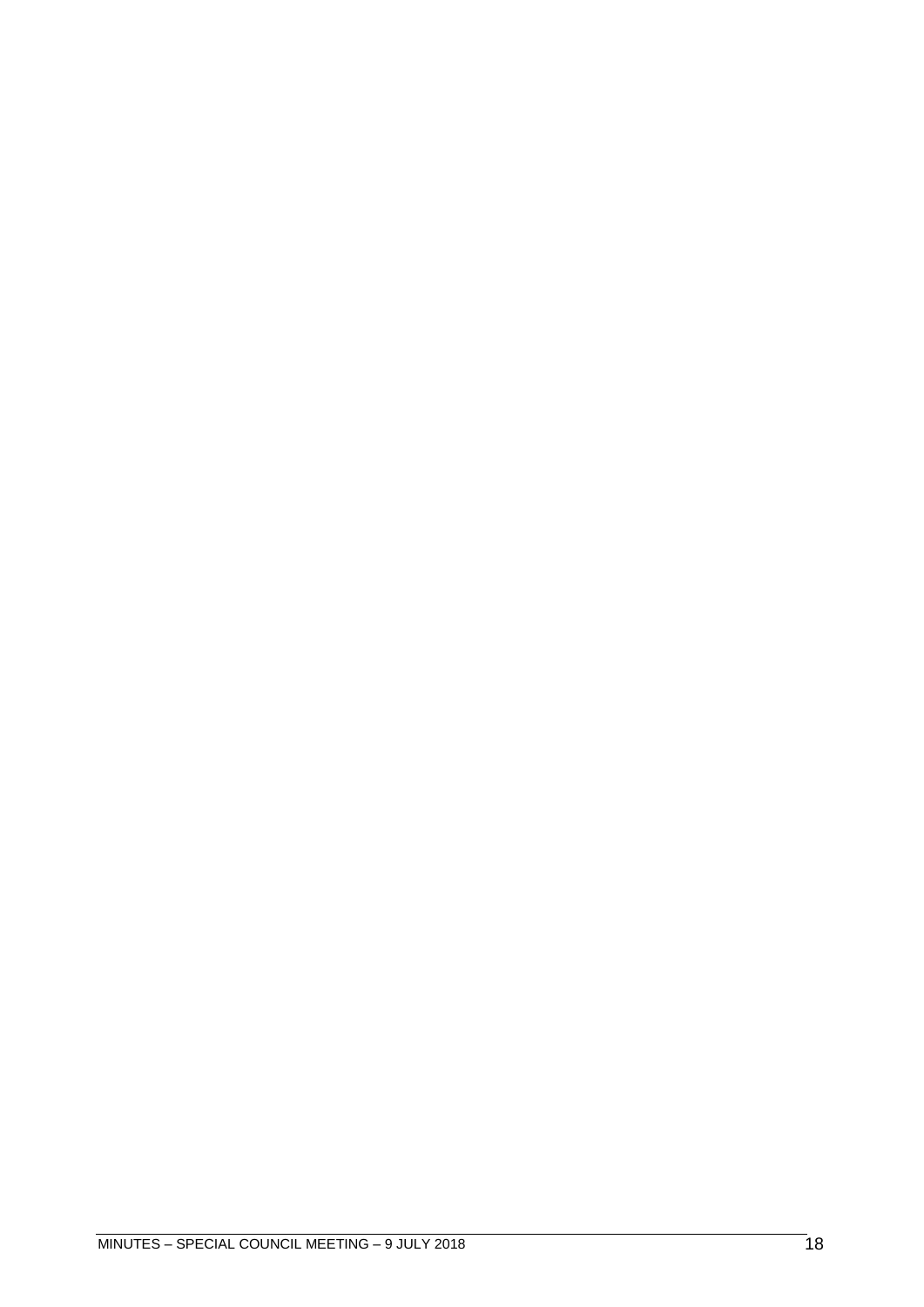# <span id="page-18-0"></span>*SY077-07/18 – Penalty Interest Charges 2018/19*

| <b>FILE REFERENCE:</b><br><b>APPLICANT OR PROPONENT(S):</b><br><b>AUTHORS NAME &amp; POSITION:</b><br><b>RESPONSIBLE OFFICER:</b> | <b>FI.BUD1819</b><br><b>Shire of York</b><br>Tabitha Bateman - Finance Manager<br>Suzie Haslehurst - Executive Manager, Corporate and<br><b>Community Services</b> |
|-----------------------------------------------------------------------------------------------------------------------------------|--------------------------------------------------------------------------------------------------------------------------------------------------------------------|
| PREVIOUSLY BEFORE COUNCIL: N/A                                                                                                    |                                                                                                                                                                    |
| <b>DISCLOSURE OF INTEREST:</b>                                                                                                    | Nil                                                                                                                                                                |
| <b>APPENDICES:</b>                                                                                                                | <b>Nil</b>                                                                                                                                                         |

#### **Nature of Council's Role in the Matter:**

- Executive
- Legislative

#### **Purpose of the Report:**

This report requests Council to consider and adopt the penalty interest charges for outstanding rates and other charges for the 2018/19 financial year.

#### **Background:**

Council is requested to adopt the proposed rate of penalty interest on rates and other charges incorporated into the 2018/19 Budget as required by Section 6.51 of the *Local Government Act 1995* (the Act). For the 2017/18 financial year a penalty interest rate of 11% was adopted and the estimated income recognised was \$125,794.

#### **Comments and details:**

Under Section 6.13(1) of the Act, Council can charge interest on any amount of money (other than rates and service charges) owed to the local government. The maximum rate of interest prescribed by Regulation 19A of the *Local Government (Financial Management) Regulations 1996 (FMR)* is currently 11%.

Under Section 6.51(1) of the Act, Council can charge interest on unpaid rates and service charges. The maximum rate of interest is prescribed by Regulation 70 of the *FMR* and is currently 11%.

It is recommended that Council imposes an 11% rate of interest to apply to rates and other charges. The revenue estimated from the imposition of the interest charged under Sections 6.51(1) of the Act applicable to rates and service charges amounts to \$80,000 for the 2018/19 financial year. The revenue estimated from the imposition of the interest charged under Section 6.13(1) of the Act applicable to other charges amounts to \$20,000 for the 2018/19 financial year.

It is not proposed to raise interest on sundry debtors other than those raised through the Shire's rating system.

#### **Implications to consider:**

- **Consultative** Department of Local Government
- **Strategic**

*Strong and Effective Leadership*

- *5.3 A financial sustainable Shire*
- *5.4 Open and accountable systems*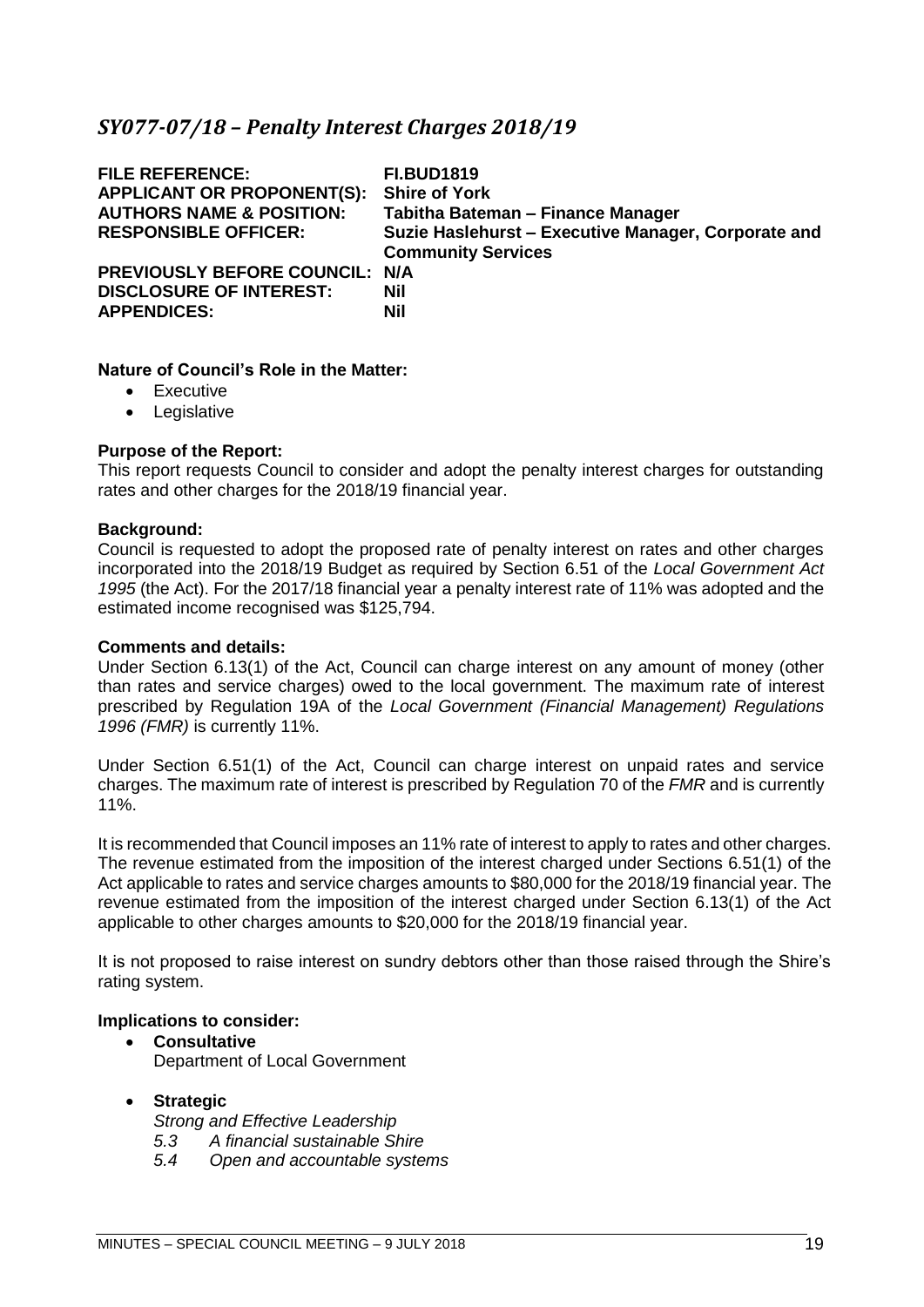# • **Policy related**

F.1.1 *Revenue Collection*

# • **Financial**

Estimated total revenue expected from penalty interest charges included in the 2018/19 Budget amounts to \$100,000.

# • **Legal and Statutory**

Section 6.13(1) of the *Local Government Act 1995* permits the Council to impose interest on any amount of money (not rates or service charges) that remains unpaid.

Section 6.51(1) of the *Local Government Act 1995* permits the Council to impose interest on a rate or service charge that remains unpaid (including instalments).

Regulation 70 of the *Local Government (Financial Management) Regulations* states the maximum rate of interest on overdue rates to be imposed under Section 6.51 of the *Local Government Act 1995* is 11%.

Regulation 19A of the *Local Government (Financial Management) Regulations* states the maximum rate of interest on any amount of money (other than rates or service charges) to be imposed under Section 6.13 of the *Local Government Act 1995* is 11%.

## • **Risk Related**

The risk of not adopting the interest rates will have implications for the 2018/19 budget adoption, Council operations and capital projects proposed for 2018/19.

• **Workforce Implications** N/A

**Voting Requirements: Absolute Majority Required: Yes**

#### **RESOLUTION 030718**

**Moved: Cr Smythe Seconded: Cr Trent** 

*"That Council adopts for the 2018/19 financial year:*

- *1. An Interest Rate of 11% to be imposed on rates and service charges in accordance with Section 6.51(1) of the Local Government Act 1995.*
- *2. An Interest Rate of 11% to be imposed on other charges applied to rates notices in accordance with Section 6.13(1) of the Local Government Act 1995."*

*CARRIED BY ABSOLUTE MAJORTY: 7/0*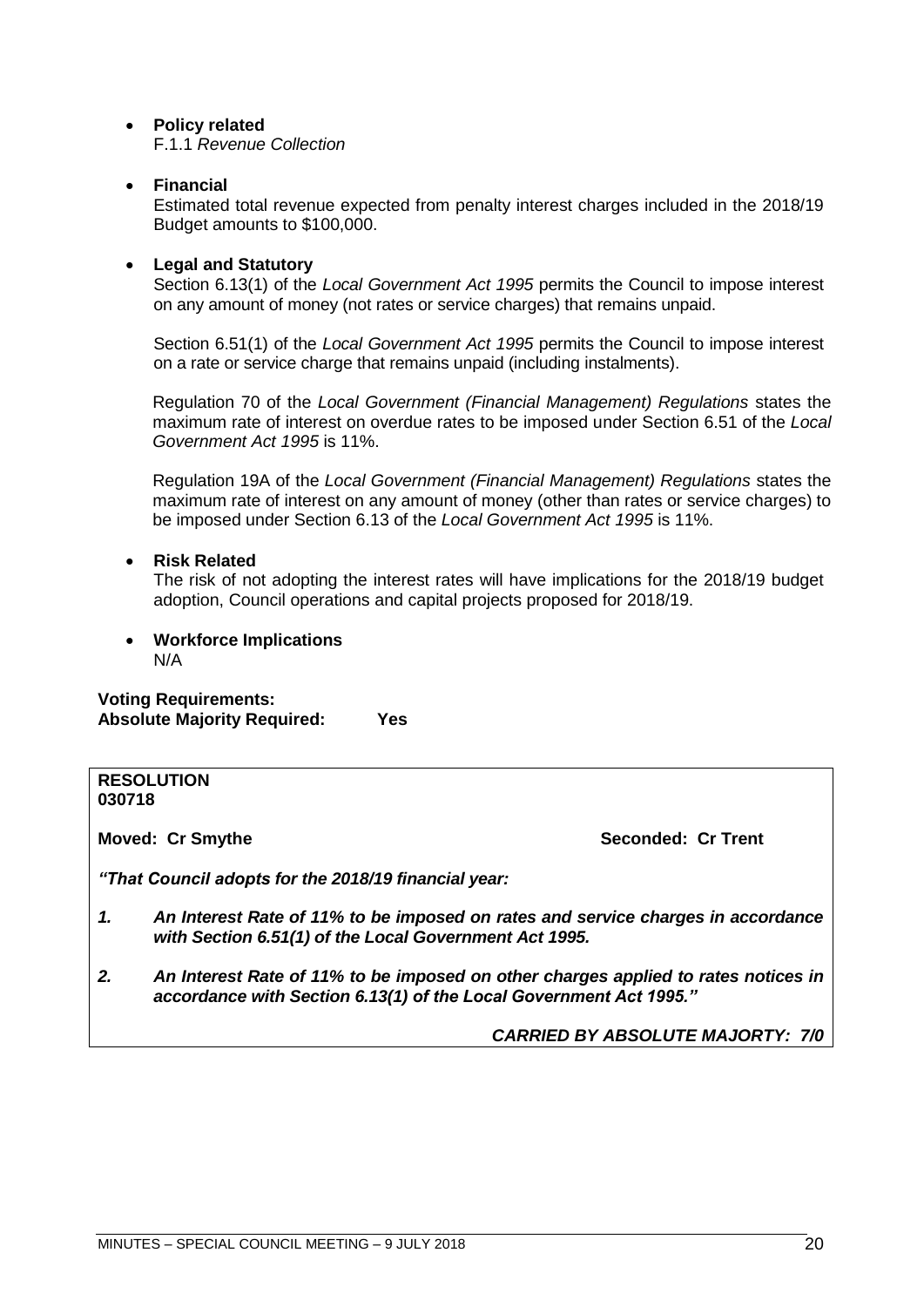# <span id="page-20-0"></span>*SY078-07/18 – Rates Payment Incentive Scheme 2018/19*

| <b>FILE REFERENCE:</b><br><b>APPLICANT OR PROPONENT(S):</b><br><b>AUTHORS NAME &amp; POSITION:</b> | <b>FI.BUD1819</b><br><b>Shire of York</b><br>Helen D'Arcy-Walker, Council & Executive Support<br><b>Officer</b> |
|----------------------------------------------------------------------------------------------------|-----------------------------------------------------------------------------------------------------------------|
| <b>RESPONSIBLE OFFICER:</b>                                                                        | <b>Paul Martin, Chief Executive Officer</b>                                                                     |
| <b>PREVIOUSLY BEFORE COUNCIL:</b>                                                                  | Nil                                                                                                             |
| <b>DISCLOSURE OF INTEREST:</b>                                                                     | Nil                                                                                                             |
| <b>APPENDICES:</b>                                                                                 | Nil                                                                                                             |

#### **Nature of Council's Role in the Matter:**

• Executive

#### **Purpose of the Report:**

The purpose of this report is to inform Council about the information being issued with the 2018/19 Rates Notice and the proposed Rate Payment Incentive Scheme Prizes.

#### **Background:**

Council has had a Rate Payment Incentive Scheme in past years and the 2018/19 financial year budget again includes incentives for Ratepayers to pay their rates by the due date in one lump sum.

#### **Comments and details:**

The following prizes have been donated by the sponsors and the Shire of York for the Rate Payment Incentive Scheme:

## **FIRST PRIZE**

A \$1,000 bank account provided by the Shire of York in conjunction with the York & Districts Community Bank Branch of Bendigo Bank

## **SECOND PRIZE**

A two night weekend stay at the Quality Hotel Ambassador Perth in a Premium Deluxe Room with breakfast for 2 people each morning

## **THIRD PRIZE**

Four tickets to the West Australian Symphony Orchestra - Asher Fisch Conducts Strauss & Bruckner - Saturday, 10 November, 2018 – Perth Concert Hall

#### **FOURTH PRIZE**

\$200 of Fuel Donated by Fuel Distributors of WA Pty Ltd

The draw will be conducted through the Random Prize Draw on the Shire's Synergy Program on 11 September 2018 and the winners will be notified and presented with their prize at the Ordinary Council meeting to be held in October.

The following conditions apply to all Prizes:

- All current and outstanding rates must be received on or before 10 September 2018 to qualify.
- Councillors and employees of the Shire of York and their immediate families are ineligible to enter.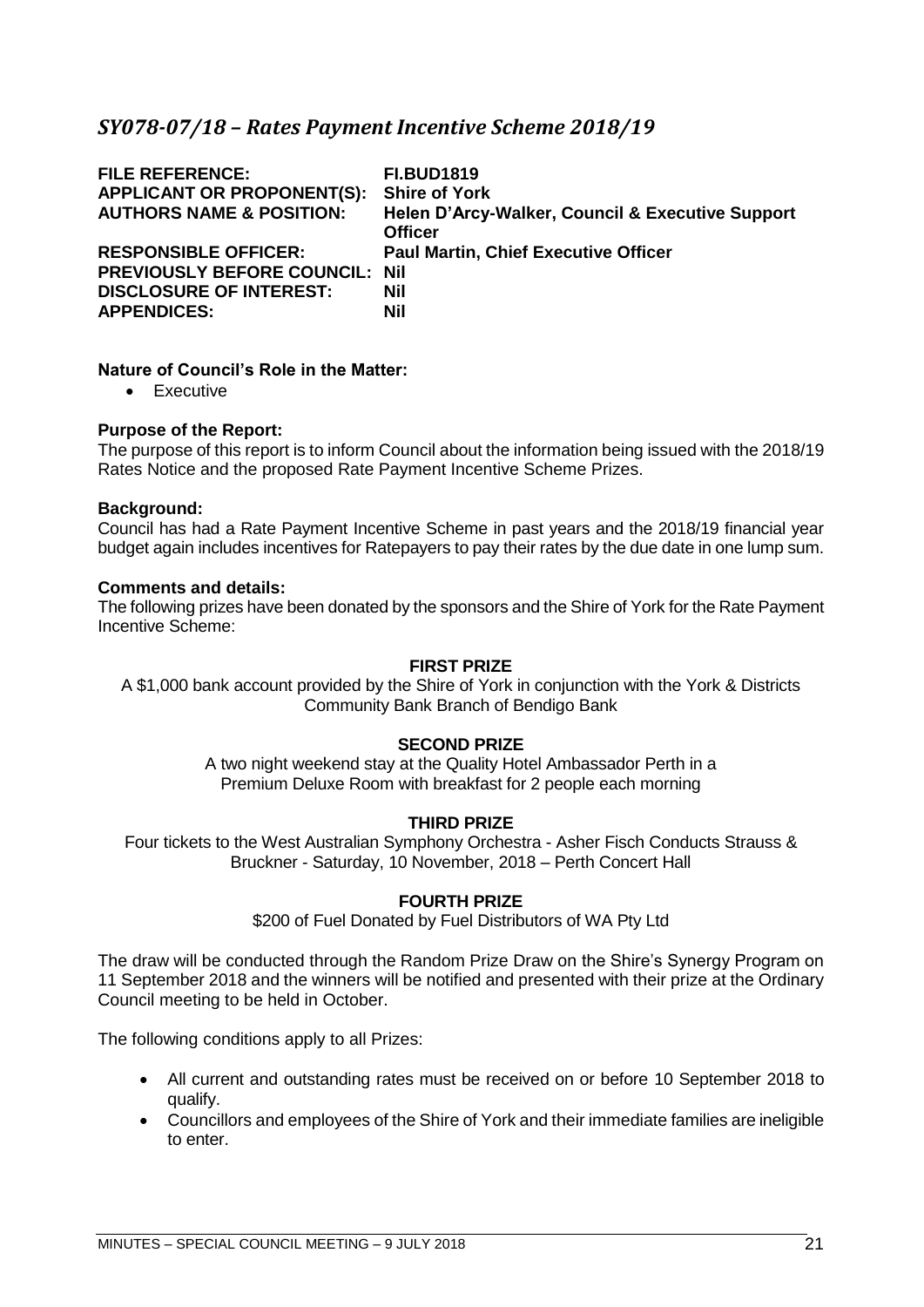This year the 2018/19 rate notice package will include the following:

- Shire of York Information Calendar
	- o Rubbish Collection Dates
	- o Kerbside Bulk Pick Up Dates
	- o Dog & Cat Registration Renewal Date
	- o Rates Instalments Due Dates
	- o Information regarding Fire Breaks, Restricted Burning Permits, Prohibited Burning Periods
	- o Relevant Telephone Numbers
- Firebreak Notice and Fire Break & Hazard Reduction Guide
- Rates Incentive Prizes
- Shire of York Customer Service Charter

#### **Implications to consider:**

- **Consultative** York & Districts Community Bank Branch of Bendigo Bank Quality Hotel Ambassador Perth West Australian Symphony Orchestra Fuel Distributors of WA Pty Ltd
- **Strategic** Not applicable
- **Policy related** Not applicable
- **Financial** Council donates \$500 towards first prize
- **Legal and Statutory** Not applicable
- **Risk related** Not applicable
- **Workforce Implications** Not applicable

**Voting Requirements: Absolute Majority Required: No**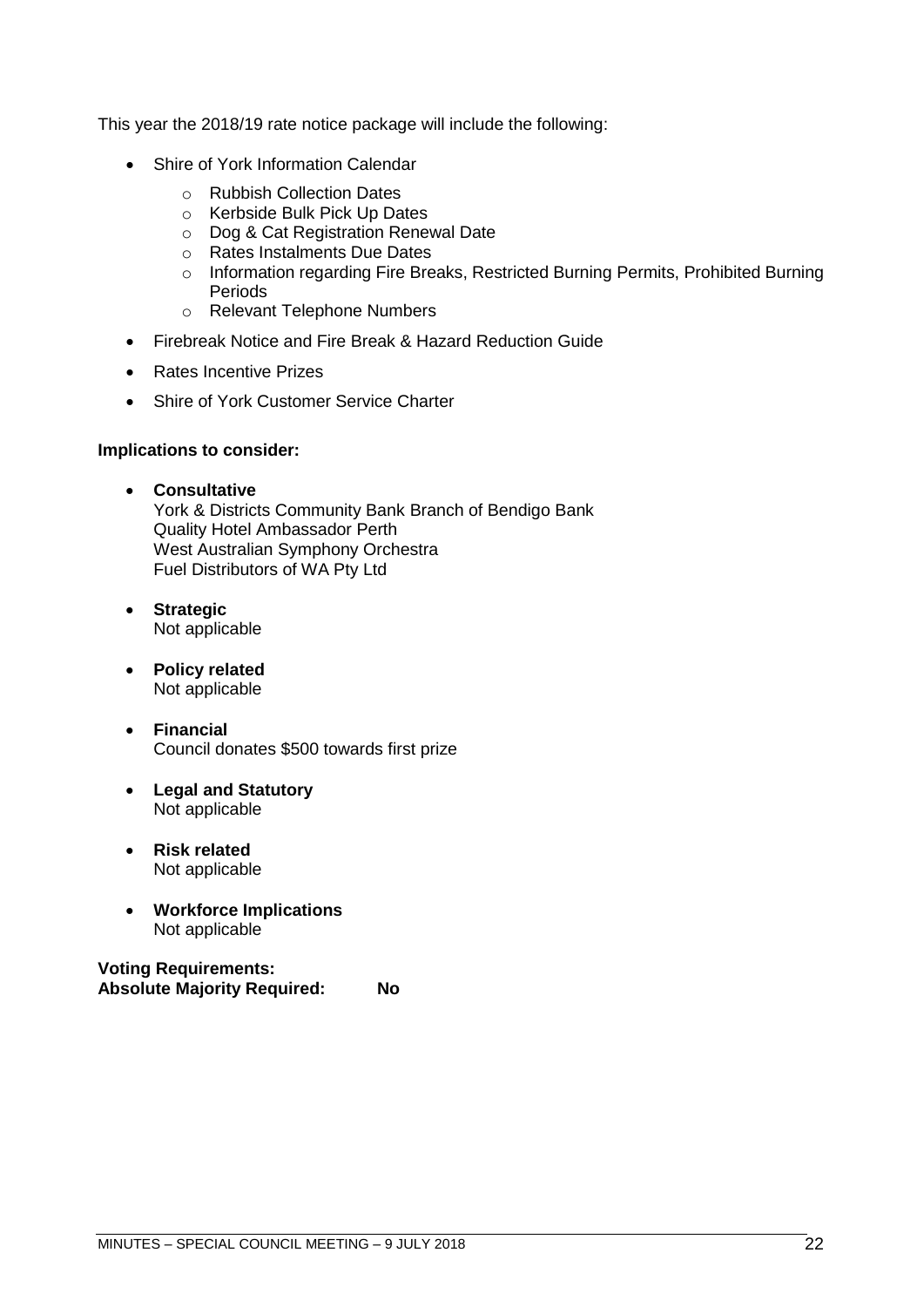#### **RESOLUTION 040718**

**Moved: Cr Trent Seconded: Cr Heaton**

*"That Council:*

- *1. Adopts the Rates Payment Incentive Scheme for 2018/19.*
- *2. Authorises the draw to be conducted through the Random Prize Draw on the Shire's Synergy Program on 11 September 2018.*
- *3. Requests the Chief Executive Officer to notify the winners and arrange for presentation of prizes to be made at the Ordinary Council meeting to be held in September 2018.*

*Advice Note:*

*All current and outstanding rates must be received on or before 10 September 2018 to qualify for the prize draw.*

*Councillors and employees of the Shire of York and their immediate families are ineligible to enter."*

*CARRIED: 7/0*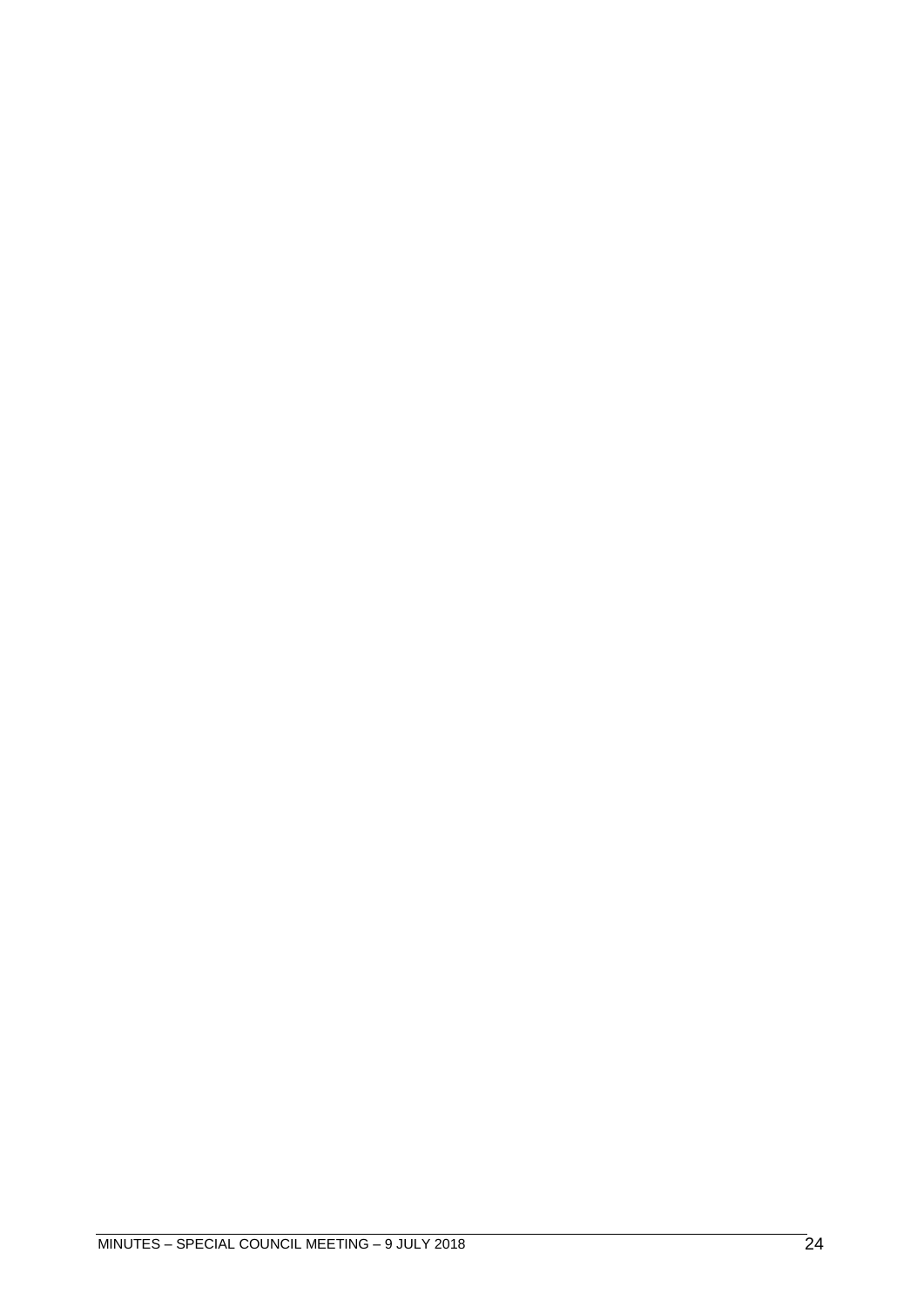# <span id="page-24-0"></span>*SY079-07/18 – Adoption of General Refuse Fees and Charges 2018/19*

| <b>FILE REFERENCE:</b><br><b>APPLICANT OR PROPONENT(S):</b><br><b>AUTHORS NAME &amp; POSITION:</b> | <b>FI.BUD1819</b><br><b>Shire of York</b><br>Tabitha Bateman - Finance Manager   |
|----------------------------------------------------------------------------------------------------|----------------------------------------------------------------------------------|
| <b>RESPONSIBLE OFFICER:</b>                                                                        | Suzie Haslehurst - Executive Manager, Corporate and<br><b>Community Services</b> |
| PREVIOUSLY BEFORE COUNCIL: N/A                                                                     |                                                                                  |
| <b>DISCLOSURE OF INTEREST:</b>                                                                     | <b>Nil</b>                                                                       |
| <b>APPENDICES:</b>                                                                                 | <b>Nil</b>                                                                       |

#### **Nature of Council's Role in the Matter:**

- Executive
- Legislative

#### **Purpose of the Report:**

This report provides details of the proposed refuse fees and charges and recommends that Council adopts the General Refuse Fees and Charges for the 2018/19 financial year.

#### **Background:**

The revenue generated from the Sanitation General Refuse Fees and Charges represents a significant component of the Shire's annual revenue. This revenue is required to fund the expenses incurred in providing kerbside collection services and to undertake operational activities and capital works at the Waste Transfer Station.

#### **Comments and details:**

At the Ordinary Meeting of Council held in February 2018, Council resolved to utilise the tenderexempt WALGA preferred suppliers panel to request submissions for the provision of Waste and Recycling Services for the Shire of York. Considering the scope of waste collection services is yet to be determined, the Shire has budgeted for the extension of the current contract. Consequently, it is proposed that the standard fees for general refuse collection be increased by the CPI increase of 0.9% which is consistent with the increase to cost of collection, making the charge \$204.00 per annum. The Waste Management Levy will remain at \$90.00 per annum.

#### **Implications to consider:**

- **Consultative Community** Service Providers
- **Strategic** N/A
- **Policy related** N/A
- **Financial**

Notes to the Annual Budget No 8 - Fees and Charges Revenue details total income for fees and charges for each program as required by Regulation 25 of the *Local Government (Financial Management) Regulations*. Incorporated into these fees and charges are the following Rubbish Removal Charges for the 2018/19 financial year: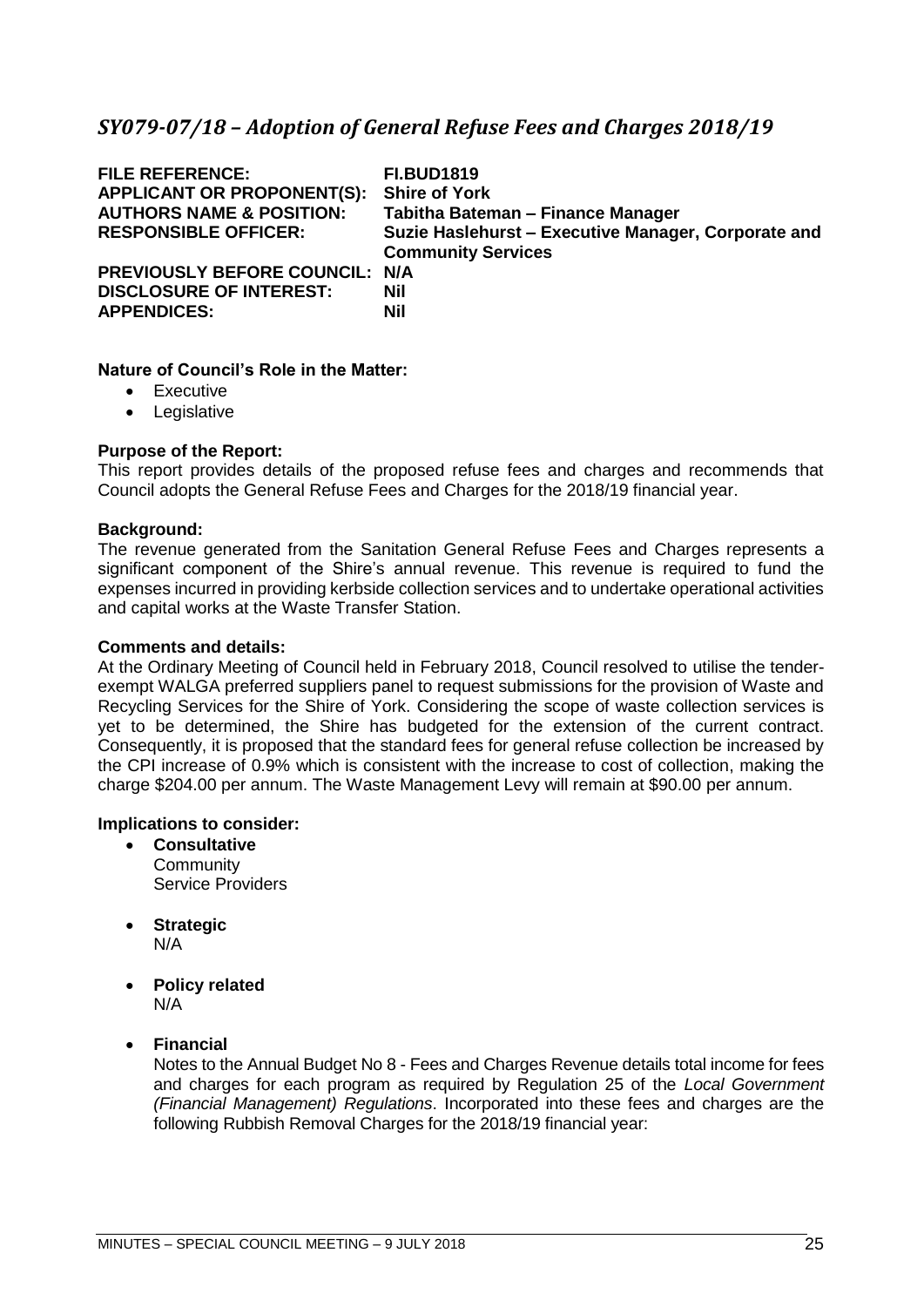|                                                                                                                                                    | Condition/ |                  |                 |                  |
|----------------------------------------------------------------------------------------------------------------------------------------------------|------------|------------------|-----------------|------------------|
| <b>ITEM</b>                                                                                                                                        | Frequency  | 2017/18          | 2018/19         | <b>Variation</b> |
| <b>RATES / WASTE MANAGEMENT</b>                                                                                                                    |            |                  |                 |                  |
| Rubbish Service Charges - All eligible properties                                                                                                  |            |                  |                 |                  |
| Charge per bin service                                                                                                                             | per annum  | 202.00           | 204.00          | 1%               |
| Charge per 1.5m <sup>3</sup> bin service                                                                                                           | per annum  | 1,576.00         | 1,590.00        | 1%               |
| Additional pickup of a 1.5m <sup>3</sup> litre bin                                                                                                 | per annum  | 33.00            | 33.00           | 0%               |
| Charge per 3.0 m <sup>3</sup> bin service                                                                                                          | per annum  | 2,626.00         | 2,650.00        | 1%               |
| Charge per 4.5 m <sup>3</sup> bin service                                                                                                          | per annum  | 4,202.00         | 4,240.00        | 1%               |
| <b>Waste Management Levy</b>                                                                                                                       |            |                  |                 |                  |
| Levy being to provide for the proper performance of<br>services in accordance with s66 of the Waste<br>Avoidance and Resource Recovery Act (2007). |            |                  |                 |                  |
| General rate - cents per dollar of gross rental value                                                                                              |            | \$<br>0.00041580 | \$<br>0.0001411 | $-66%$           |
| General rate - cents per dollar of unimproved value                                                                                                |            | \$<br>0.00001770 | \$<br>0.0000168 | -5%              |
| Per assessment/residence - minimum payment                                                                                                         | per annum  | 90.00            | 90.00           | 0%               |

#### • **Legal and Statutory**

The *Waste Avoidance and Resource Recovery Act 2007* permits a Council to impose waste collection rates on rateable land within a district and states the following;

#### *66. Local government may impose waste collection rate*

- *(1) A local government may impose on rateable land within its district, and cause to be collected, an annual rate for the purpose of providing for the proper performance of all or any of the waste services it provides.*
- *(2) The annual rate must not exceed —*
	- *(a) 12 cents in the dollar on the gross rental value; or*
	- *(b) where the system of valuation on the basis of the unimproved value is adopted, 3 cents in the dollar on the unimproved value of the land in fee simple.*
- *(3) The provisions of the Local Government Act 1995 relating to the making,*  payment and recovery of general rates apply with respect to rates referred to in *subsection (1).*

#### *67. Local government may impose receptacle charge*

- *(1) A local government may, in lieu of, or in addition to a rate under section 66, provide for the proper disposal of waste, whether within its district or not, by making an annual charge per waste receptacle, payable in one sum or by equal monthly or other instalments in advance, in respect of premises provided with a waste service by the local government.*
- *(2) The charge is to be imposed on the owner (as defined in section 64(1)) or occupier, as the local government may decide, of any premises provided with a waste service by the local government.*
- *(3) The provisions of the Local Government Act 1995 relating to the recovery of general rates apply with respect to a charge referred to in subsection (1).*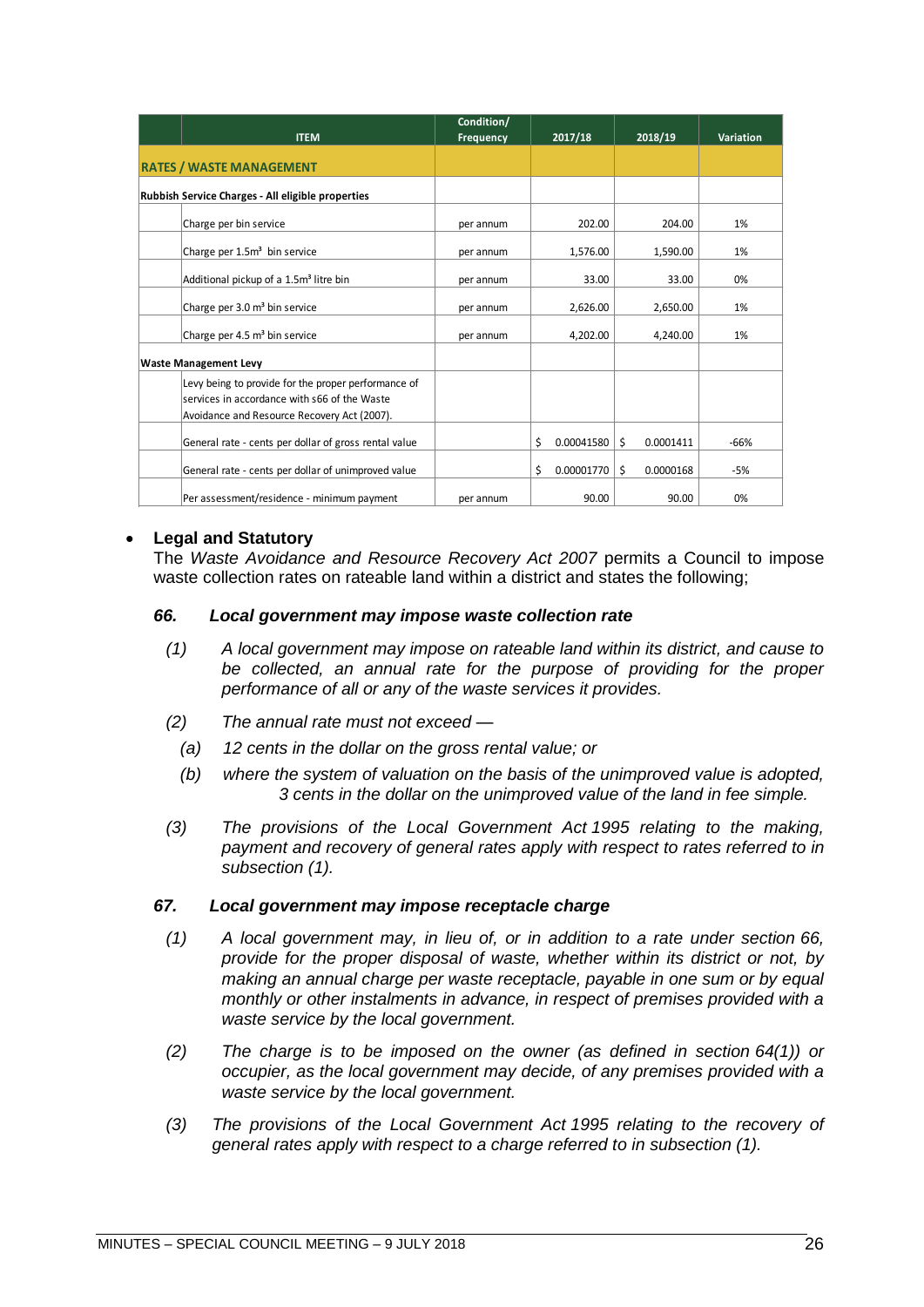- *(4) In the case of premises being erected and becoming occupied during the year for which payment is to be made, the charge for the service provided is to be the sum that proportionately represents the period between the occupation of the premises and the end of the year for which payment is made.*
- *(5) Notice of any charge made under this section may be included in any notice of rates imposed under section 66 or the Local Government Act 1995, but the omission to give notice of a charge does not affect the validity of the charge or the power of the local government to recover the charge.*
- *(6) A charge may be limited to premises in a particular portion of the area under the control of the local government.*
- *(7) Charges under this section may be imposed in respect of and are to be payable*  for all premises in respect of which a waste service is provided, whether such *premises are rateable or not.*
- *(8) A local government may make different charges for waste services rendered in different portions of its district.*

## *68. Fees and charges fixed by local government*

*Nothing in this Part prevents or restricts a local government from imposing or recovering a fee or charge in respect of waste services under the Local Government Act 1995 section 6.16.*

#### • **Risk Related**

The possible risk associated with not adopting the proposed of Fees and Charges relating to Waste Management is that it may result in a reduction of anticipated income and affect the Shire's ability to deliver waste management services.

• **Workforce Implications** N/A

**Voting Requirements: Absolute Majority Required: Yes**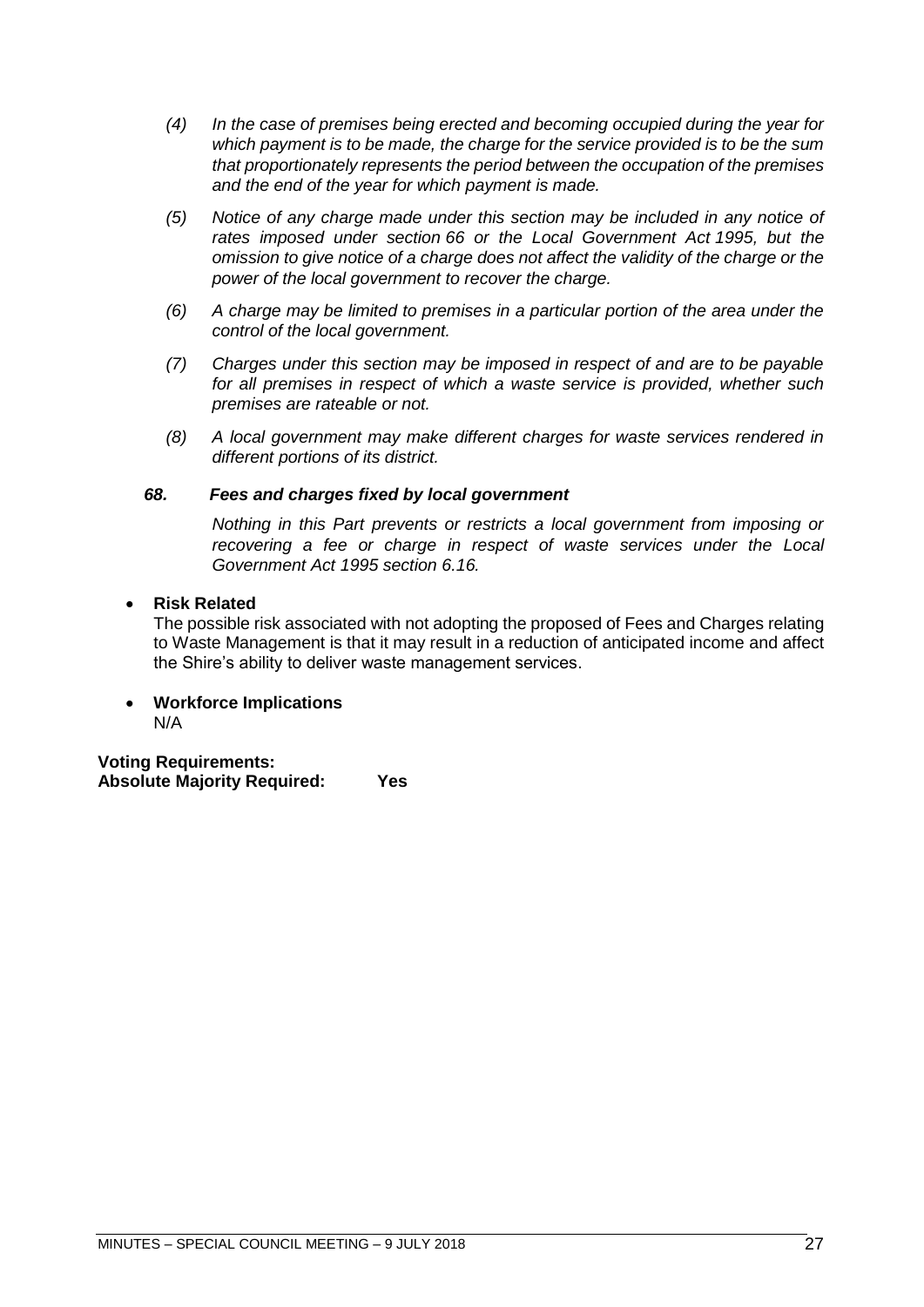| <b>RESOLUTION</b><br>050718                                        |                                                                                                                                                                                                                                                          |
|--------------------------------------------------------------------|----------------------------------------------------------------------------------------------------------------------------------------------------------------------------------------------------------------------------------------------------------|
| <b>Moved: Cr Trent</b>                                             | Seconded: Cr Ferro                                                                                                                                                                                                                                       |
| "That Council:                                                     |                                                                                                                                                                                                                                                          |
| 1.<br>detailed in the Shire's Schedule of Fees and Charges, being; | Adopts the rubbish removal charges and Waste Management Levy as                                                                                                                                                                                          |
| <b>Charge per domestic Rubbish Service</b>                         | 204.00                                                                                                                                                                                                                                                   |
| Charge per 1.5m <sup>3</sup> Bin Service                           | \$1,590.00                                                                                                                                                                                                                                               |
| Charge per 3.0m <sup>3</sup> Bin Service                           | \$2,650.00                                                                                                                                                                                                                                               |
| Charge per 4.5m <sup>3</sup> Bin Service                           | \$4,240.00                                                                                                                                                                                                                                               |
| <b>Waste Management Levy</b>                                       |                                                                                                                                                                                                                                                          |
| <b>General Rate in the dollar per GRV</b>                          | 0.00014110<br>S                                                                                                                                                                                                                                          |
| General Rate in the dollar per UV                                  | \$0.00001680                                                                                                                                                                                                                                             |
| Minimum charge per assessment                                      | \$90.00                                                                                                                                                                                                                                                  |
| 2.                                                                 | Notes that at the time of budget preparation the full scope of Waste Collection<br>Services in the Shire is yet to be determined and any variations to the current<br>contract may impact the Shire's financials requiring future action or amendments." |
|                                                                    | <b>CARRIED BY ABSOLUTE MAJORITY: 7/0</b>                                                                                                                                                                                                                 |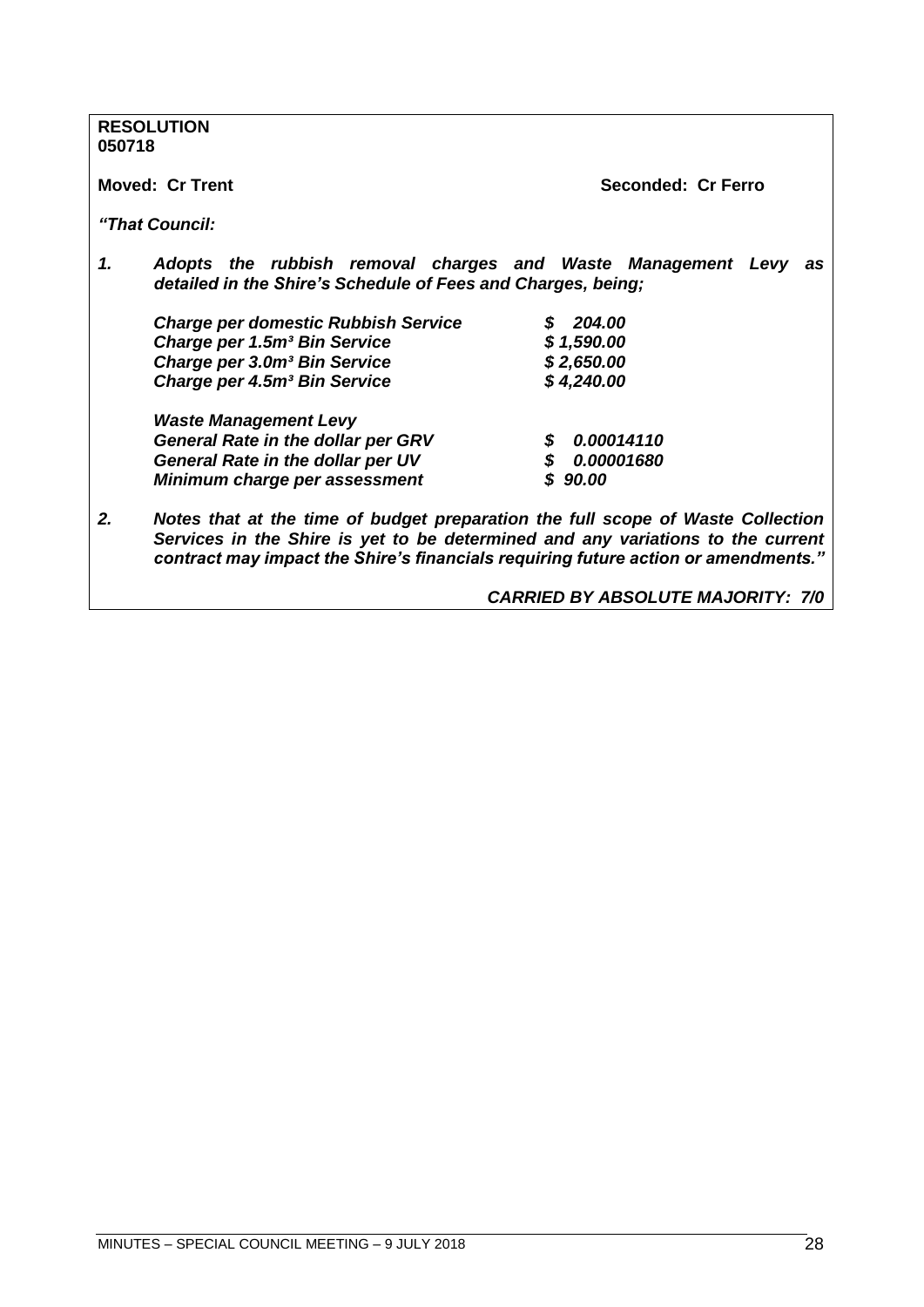# <span id="page-28-0"></span>*SY080-07/18 – Adoption of Fees and Charges 2018/19*

| <b>FILE REFERENCE:</b><br><b>APPLICANT OR PROPONENT(S):</b><br><b>AUTHORS NAME &amp; POSITION:</b><br><b>RESPONSIBLE OFFICER:</b> | <b>FI.BUD1819</b><br><b>Shire of York</b><br>Tabitha Bateman - Finance Manager<br>Suzie Haslehurst - Executive Manager, Corporate and<br><b>Community Services</b> |
|-----------------------------------------------------------------------------------------------------------------------------------|--------------------------------------------------------------------------------------------------------------------------------------------------------------------|
| PREVIOUSLY BEFORE COUNCIL: N/A<br><b>DISCLOSURE OF INTEREST:</b><br><b>APPENDICES:</b>                                            | Nil<br><b>Nil</b>                                                                                                                                                  |

#### **Nature of Council's Role in the Matter:**

- Executive
- Legislative

#### **Purpose of the Report:**

This report provides details of the proposed fees and charges and recommends that Council adopts the Schedule of Fees and Charges for the 2018/19 financial year.

#### **Background:**

In accordance with Sections 6.16 to 6.19 of the *Local Government Act 1995*, a Local Government may impose a fee or charge for any goods or service it provides. Fees and charges must be imposed when adopting the annual budget, however may also be imposed or amended during the course of the year if necessary.

#### **Comments and details:**

Council reviews all fees and charges on an annual basis, prior to finalisation of Council's annual budget. The basis for imposing fees and charges for Council services can be categorised as either statutory fees and charges, or fees and charges for goods or services. There are a number of statutory fees and charges determined under other legislation which dictate the level of fees and charges that may be imposed by Council.

The schedule also details the prior year comparison with the 2017/18 fees & charges. During the 2017/18 year, officers carried out an extensive review to ensure consistency across the schedule of fees and charges and to provide a comparison with other local governments. Furthermore, consideration was given to the costs involved with providing the goods or services. As a result, some fees are recommended to increase, however this has been considered on a case by case basis. Some fees have not increased at all as they are set by regulation or considered to be at the required level.

## **Implications to consider:**

- **Consultative** Councillors, Regulatory Services Other local government authorities
- **Strategic** N/A
- **Policy related** N/A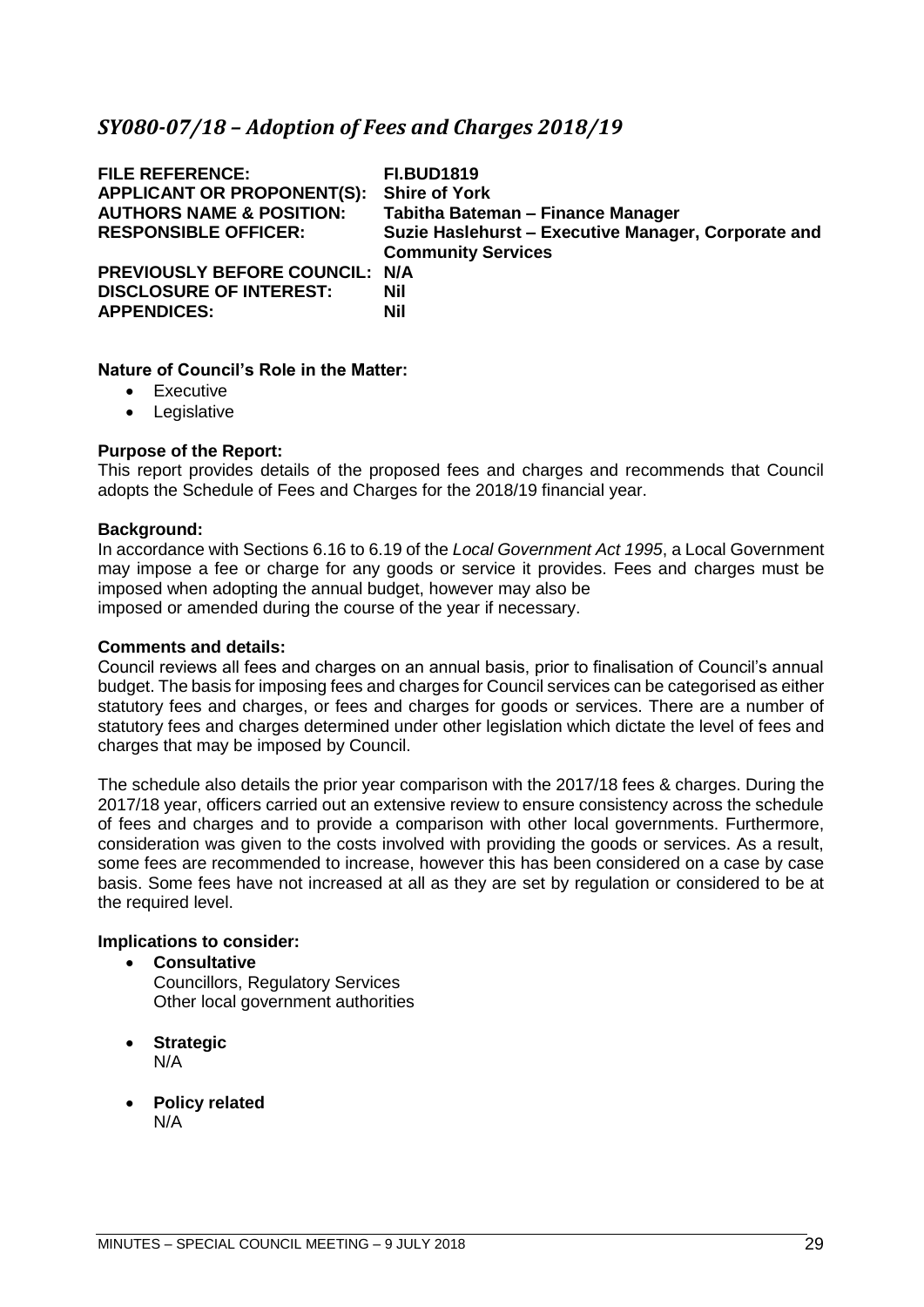#### • **Financial**

The Draft budget has been prepared with consideration of the Schedule of Fees and Charges. Notes to the Annual Budget No 8 - Fees and Charges Revenue details total income for fees and charges for each program as required by Regulation 25 of the *Local Government (Financial Management) Regulations 1996.*

|                             | 2018/19       | 2017/18       |
|-----------------------------|---------------|---------------|
|                             | <b>Budget</b> | <b>Actual</b> |
|                             | \$            | \$            |
| Governance                  | 400           | 891           |
| General purpose funding     | 37,180        | 38,616        |
| Law, order, public safety   | 18,210        | 20,128        |
| Health                      | 17,800        | 18,138        |
| Education and welfare       | 32,001        | 32,259        |
| Community amenities         | 703,778       | 726,082       |
| Recreation and culture      | 493,684       | 463,424       |
| Transport                   | 0             | 352           |
| Economic services           | 127,950       | 67,730        |
| Other property and services | 7,900         | 24,978        |
|                             | 1,438,904     | 1,392,598     |

# **FEES & CHARGES REVENUE**

#### • **Legal and Statutory**

*Local Government Act 1995*

#### *6.16. Imposition of fees and charges*

*(1) A local government may impose\* and recover a fee or charge for any goods or service it provides or proposes to provide, other than a service for which a service charge is imposed.*

*\* Absolute majority required.*

- *(2) A fee or charge may be imposed for the following —*
	- *(a) providing the use of, or allowing admission to, any property or facility wholly or partly owned, controlled, managed or maintained by the local government;*
	- *(b) supplying a service or carrying out work at the request of a person;*
	- *(c) subject to section 5.94, providing information from local government records;*
	- *(d) receiving an application for approval, granting an approval, making an inspection and issuing a licence, permit, authorisation or certificate;*
	- *(e) supplying goods;*
	- *(f) such other service as may be prescribed.*
- *(3) Fees and charges are to be imposed when adopting the annual budget but may be —*
	- *(a) imposed\* during a financial year; and*
	- *(b) amended\* from time to time during a financial year.*

*\* Absolute majority required.*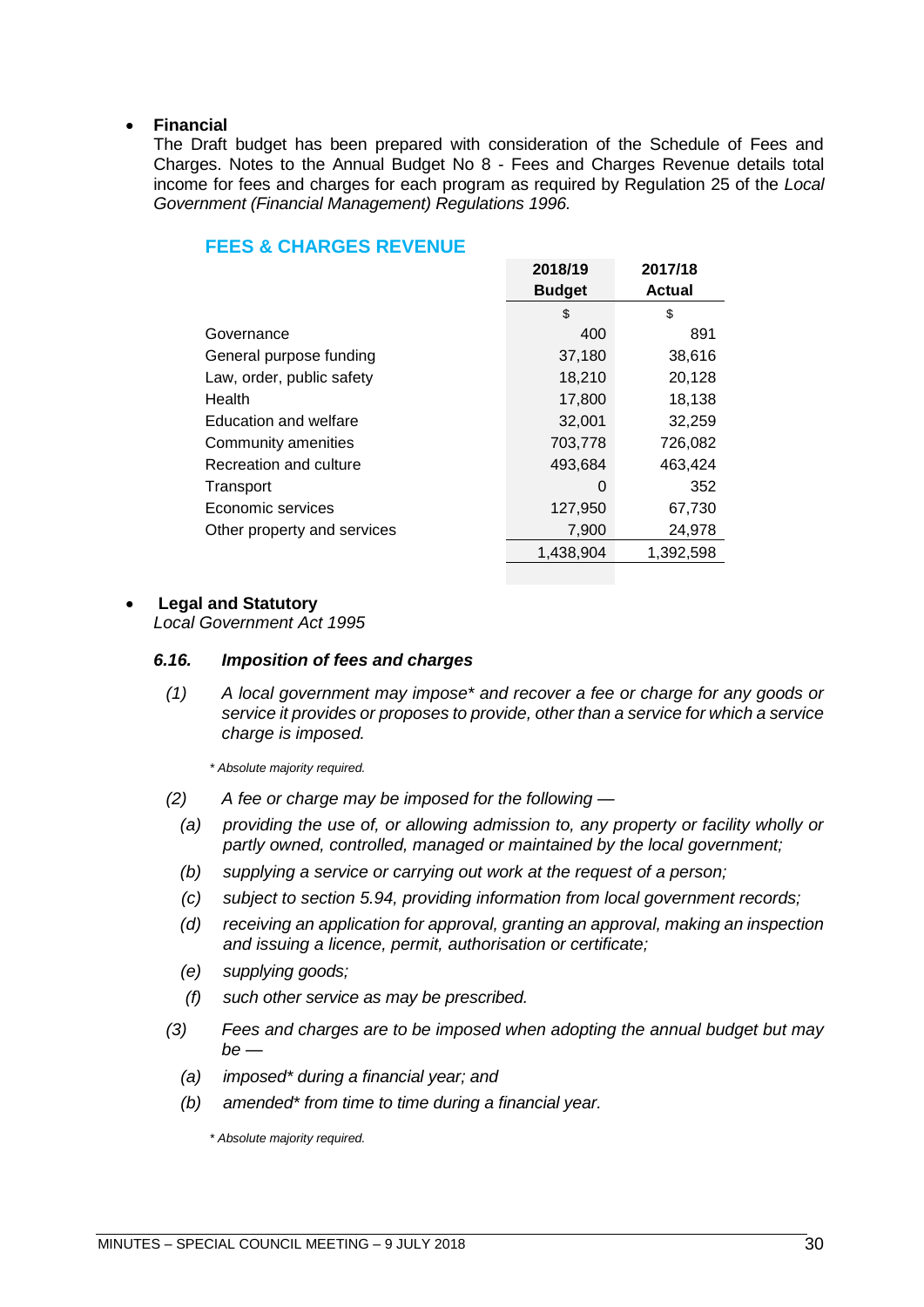## *6.17. Setting level of fees and charges*

- *(1) In determining the amount of a fee or charge for a service or for goods a local government is required to take into consideration the following factors —*
	- *(a) the cost to the local government of providing the service or goods; and*
	- *(b) the importance of the service or goods to the community; and*
	- *(c) the price at which the service or goods could be provided by an alternative provider.*
- *(2) A higher fee or charge or additional fee or charge may be imposed for an expedited service or supply of goods if it is requested that the service or goods be provided urgently.*
- *(3) The basis for determining a fee or charge is not to be limited to the cost of providing the service or goods other than a service —*
	- *(a) under section 5.96; or*
	- *(b) under section 6.16(2)(d); or*
	- *(c) prescribed under section 6.16(2)(f), where the regulation prescribing the service also specifies that such a limit is to apply to the fee or charge for the service.*
- *(4) Regulations may —*
	- *(a) prohibit the imposition of a fee or charge in prescribed circumstances; or*
	- *(b) limit the amount of a fee or charge in prescribed circumstances.*

#### *6.18. Effect of other written laws*

- *(1) If the amount of a fee or charge for a service or for goods is determined under another written law a local government may not —*
	- *(a) determine an amount that is inconsistent with the amount determined under the other written law; or*
	- *(b) charge a fee or charge in addition to the amount determined by or under the other written law.*
- *(2) A local government is not to impose a fee or charge for a service or goods under this Act if the imposition of a fee or charge for the service or goods is prohibited under another written law.*

#### *6.19. Local government to give notice of fees and charges*

*If a local government wishes to impose any fees or charges under this Subdivision after the annual budget has been adopted it must, before introducing the fees or charges, give local public notice of —*

- *(a) its intention to do so; and*
- *(b) the date from which it is proposed the fees or charges will be imposed.*

#### • **Risk Related**

The possible risk associated with not adopting the proposed 2018/19 Schedule of Fees and Charges is that it may result in a reduction of anticipated income.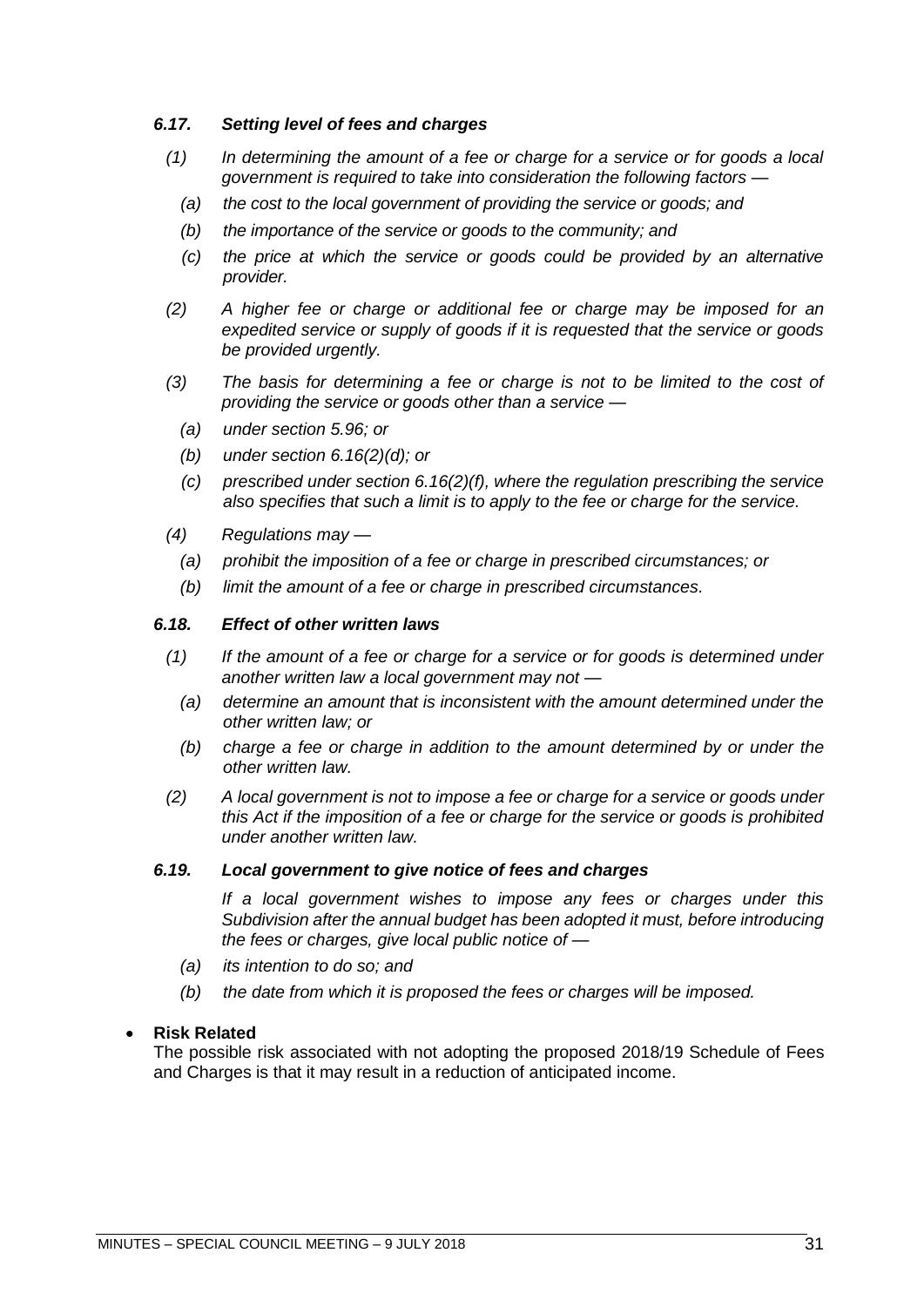• **Workforce Implications** N/A

**Voting Requirements: Absolute Majority Required: Yes**

**RESOLUTION 060718**

**Moved: Cr Smythe Seconded: Cr Warnick Seconded: Cr Warnick** 

*"That Council adopts the Schedule of Fees and Charges as included in the 2018/19 Statutory Budget."*

*CARRIED BY ASBOLUTE MAJORITY: 7/0*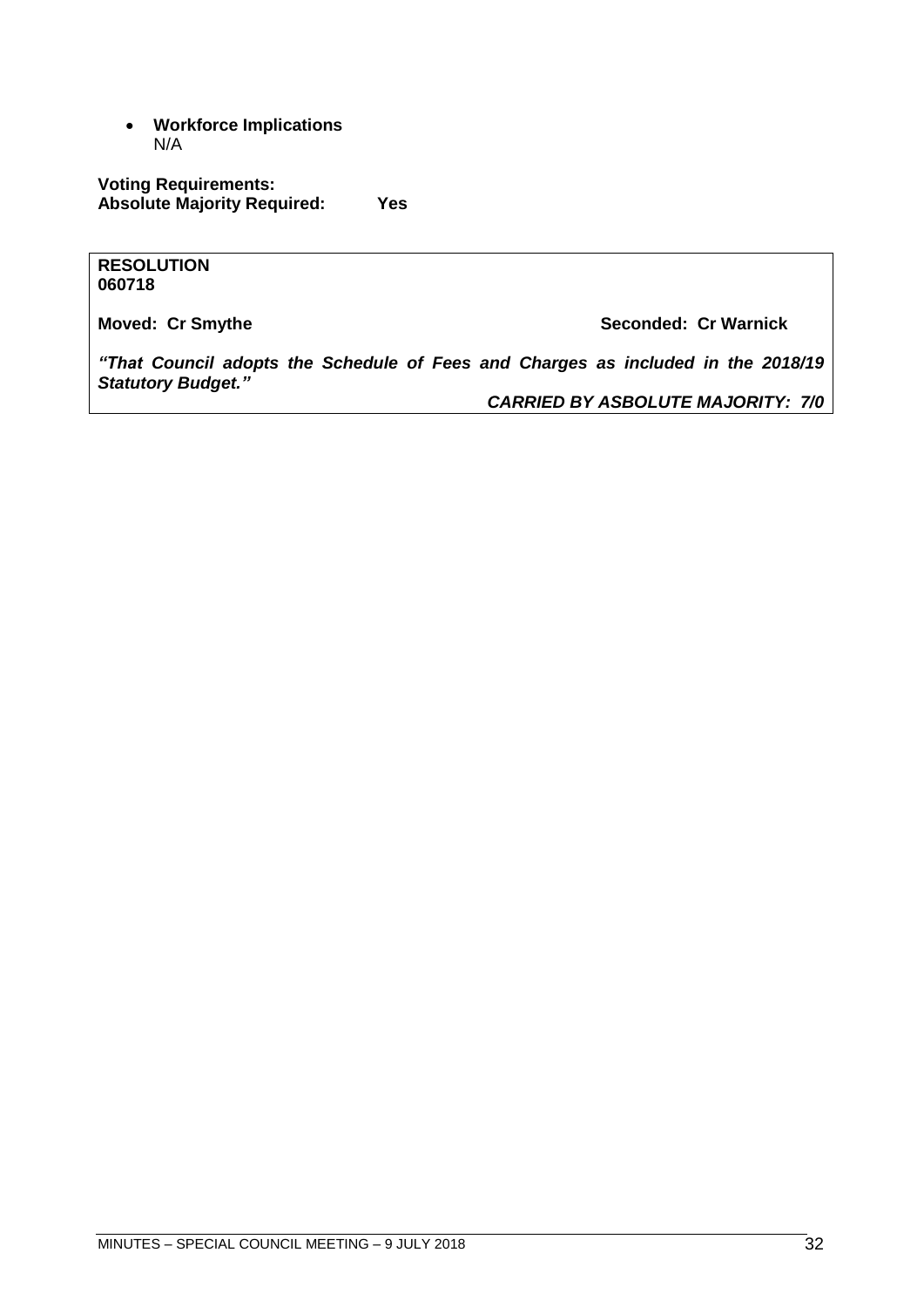# <span id="page-32-0"></span>*SY081-07/18 – Councillors Sitting Fees 2018/19*

| <b>Shire of York</b><br>Tabitha Bateman - Finance Manager<br>Suzie Haslehurst - Executive Manager, Corporate and<br><b>Community Services</b> |
|-----------------------------------------------------------------------------------------------------------------------------------------------|
|                                                                                                                                               |
|                                                                                                                                               |

#### **Nature of Council's Role in the Matter:**

- Executive
- Legislative

#### **Purpose of the Report:**

This report provides details of the proposed Councillors' Sitting Fees for the 2018/19 financial year.

#### **Background:**

Pursuant to Section 7A and 7B of the *Salaries and Allowances Act 1975,* the Salaries and Allowances Tribunal (SAT) determines the minimum and maximum remuneration paid to elected members at intervals of not more than 12 months.

Subject to this annual determination and in accordance with Section 5.98 of the *Local Government Act 1995*, Councillor Sitting Fees and Allowances are reviewed and adopted with the Annual Budget.

#### **Comments and details:**

Following the release of the SAT's determination and discussions between Councillors and staff held at budget workshops, Officers have prepared the draft budget with a nil increase to Councillors Sitting fees for the 2018/19 FY.

The SAT determination, released 10 April 2018, focuses strongly on the challenging economic times facing Western Australia and specifically the subdued wage growth, currently at historic lows. It recognises that elected members are leaders within the community and emphasises the importance of the leaders in the community demonstrating wage restraint while the community, as a whole, endures low wage growth. The determination further stated:

*"36. …the Tribunal is aware of the difficulties in the community caused by rate increases. It can be argued that remuneration of CEOs and elected members comprises a small fraction of a local governments' overall budgets, the Tribunal has concluded that the current climate necessitates an approach to minimise costs of local governments."*

The Tribunal concluded that there will be no increase in the remuneration, fees, expenses or allowances ranges provided to elected members in light of the serious economic conditions facing Western Australia at this time.

Officers have therefore prepared the Draft 2018/19 Annual Budget in accordance with the above determination.

It should be noted that Councillors are provided with an iPad and a communications allowance to enable Councillors to access information in the course of their duties.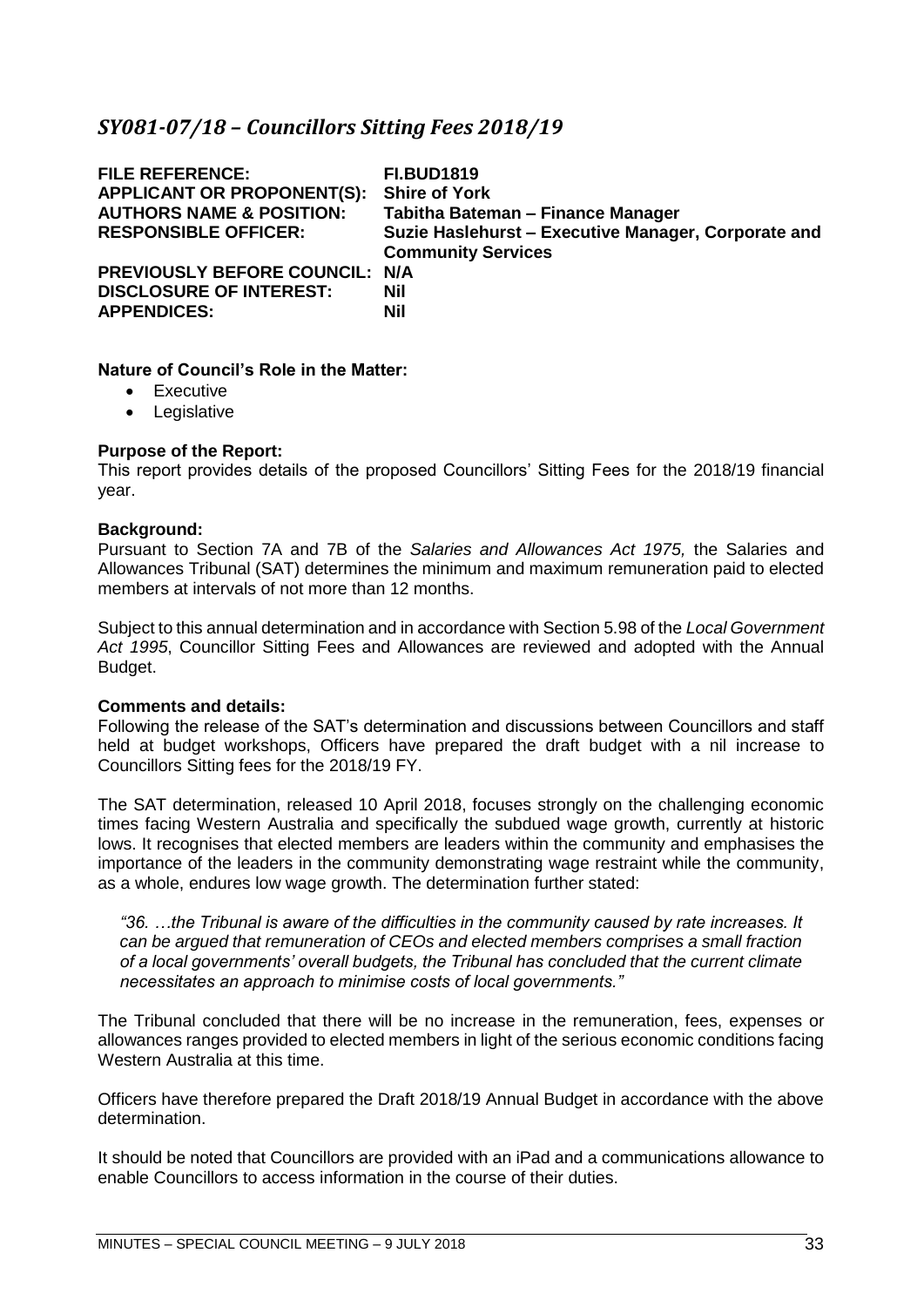#### **Implications to consider:**

• **Consultative** Salaries and Allowances Tribunal

#### • **Strategic**

*Strong and Effective Leadership 5.1 A financially sustainable Shire*

**Policy related** N/A

#### • **Financial**

The total proposed fees to be paid to Councillors in the 2018/19 budget amounts to \$137,782.00 as detailed in the following table:

| <b>Elected members remuneration</b> | 2018/19       | 2017/18       | 2017/18       |
|-------------------------------------|---------------|---------------|---------------|
|                                     | <b>Budget</b> | <b>Actual</b> | <b>Budget</b> |
|                                     | \$            | \$            | \$            |
| Meeting fees                        | 101,346       | 101,346       | 101,346       |
| Mayor/President's allowance         | 16,749        | 16,749        | 16,749        |
| Deputy Mayor/President's allowance  | 4,187         | 4,187         | 4,187         |
| <b>Travelling expenses</b>          | 1,500         | 734           | 1,500         |
| Telecommunications allowance*       | 14,000        | 14,000        | 14,000        |
|                                     | 137,782       | 137,016       | 137,782       |

Currently, Councillors' attendance fees are 83% of the maximum allowance set by SAT and the Presidential Allowances (Shire President and Deputy Shire President) are 46% of the maximum allowance set by SAT.

Councillors are provided with an iPad, the running costs of which are deducted from their communications allowance of \$2,000 per annum.

## • **Legal and Statutory**

*Local Government Act 1995*

#### *5.98. Fees etc. for council members*

*(1A) In this section —*

*determined means determined by the Salaries and Allowances Tribunal under the Salaries and Allowances Act 1975 section 7B.*

- *(1) A council member who attends a council or committee meeting is entitled to be paid —*
	- *(a) the fee determined for attending a council or committee meeting; or*
	- *(b) where the local government has set a fee within the range determined for council or committee meeting attendance fees, that fee.*
- *(2A) A council member who attends a meeting of a prescribed type at the request of the council is entitled to be paid —*
	- *(a) the fee determined for attending a meeting of that type; or*
	- *(b) where the local government has set a fee within the range determined for meetings of that type, that fee.*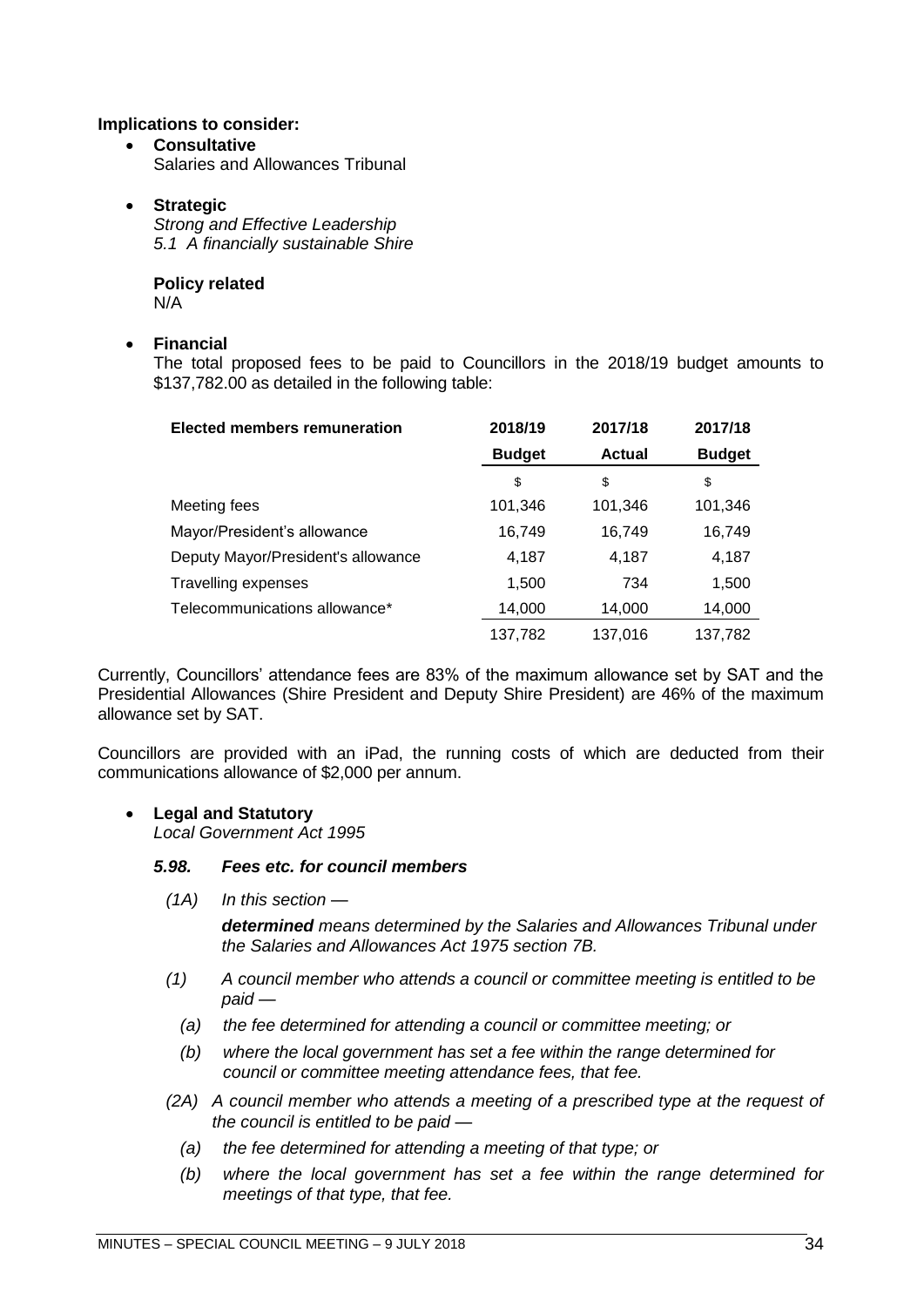- *(2) A council member who incurs an expense of a kind prescribed as being an expense —*
	- *(a) to be reimbursed by all local governments; or*
	- *(b) which may be approved by any local government for reimbursement by the local government and which has been approved by the local government for reimbursement,*

*is entitled to be reimbursed for the expense in accordance with subsection (3).*

- *(3) A council member to whom subsection (2) applies is to be reimbursed for the expense —*
	- *(a) where the extent of reimbursement for the expense has been determined, to that extent; or*
	- *(b) where the local government has set the extent to which the expense can be reimbursed and that extent is within the range determined for reimbursement, to that extent.*
- *(4) If an expense is of a kind that may be approved by a local government for reimbursement, then the local government may approve reimbursement of the expense either generally or in a particular case but nothing in this subsection limits the application of subsection (3) where the local government has approved reimbursement of the expense in a particular case.*
- *(5) The mayor or president of a local government is entitled, in addition to any entitlement that he or she has under subsection (1) or (2), to be paid —*
	- *(a) the annual local government allowance determined for mayors or presidents; or*
	- *(b) where the local government has set an annual local government allowance within the range determined for annual local government allowances for mayors or presidents, that allowance.*
- *(6) A local government cannot —*
	- *(a) make any payment to; or*
	- *(b) reimburse an expense of,*

*a person who is a council member or a mayor or president in that person's capacity as council member, mayor or president unless the payment or reimbursement is in accordance with this Division.*

- *(7) A reference in this section to a committee meeting is a reference to a meeting of a committee comprising —*
	- *(a) council members only; or*
	- *(b) council members and employees.*
- *[Section 5.98 amended by No. 64 of 1998 s. 36; No. 17 of 2009 s. 33; No. 2 of 2012 s. 14.]*

#### *5.98A. Allowance for deputy mayor or deputy president*

*(1) A local government may decide\* to pay the deputy mayor or deputy president of the local government an allowance of up to the percentage that is determined by the Salaries and Allowances Tribunal under the Salaries and Allowances Act 1975 section 7B of the annual local government allowance to which the mayor or president is entitled under section 5.98(5).*

*\* Absolute majority required.*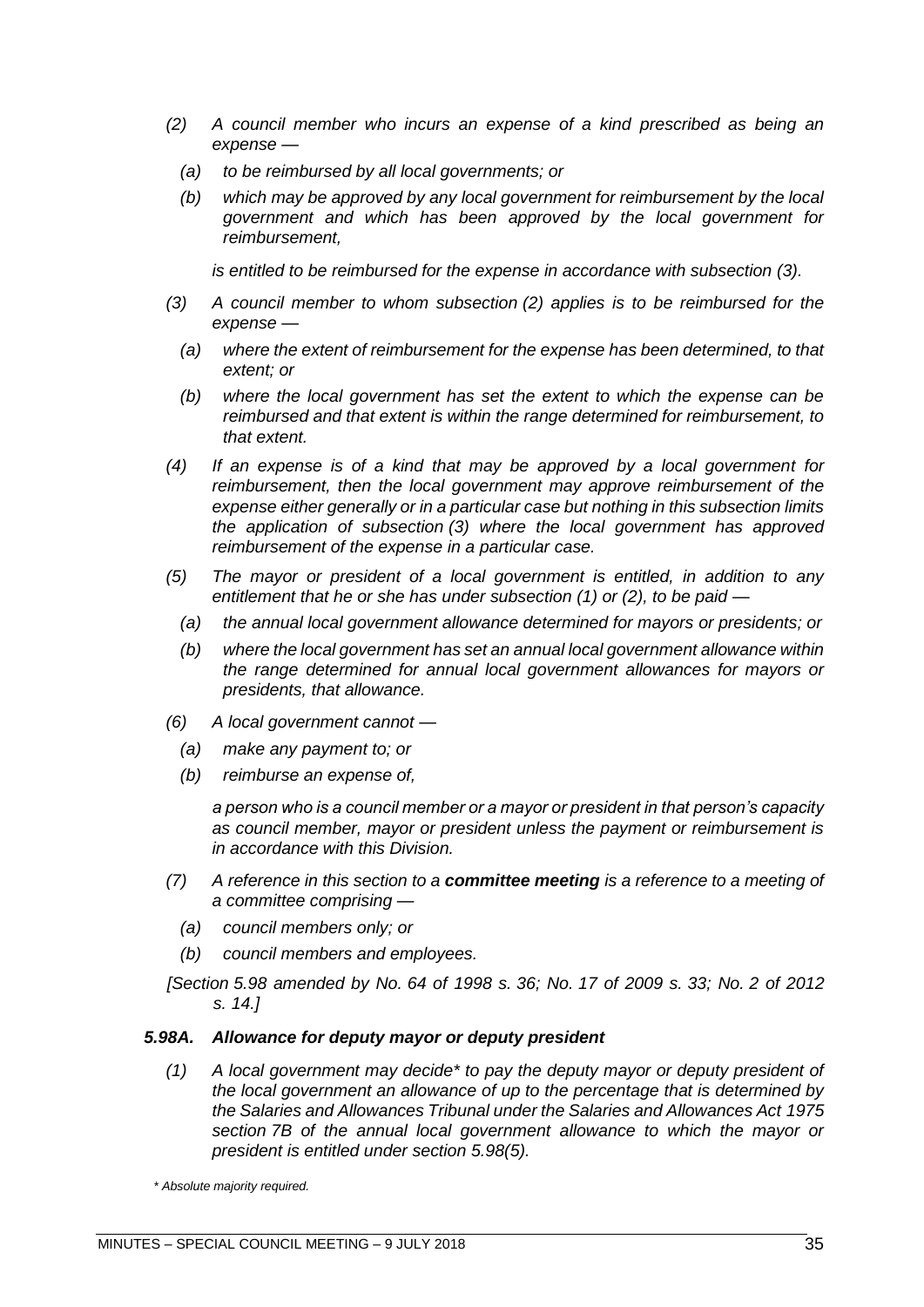*(2) An allowance under subsection (1) is to be paid in addition to any amount to which the deputy mayor or deputy president is entitled under section 5.98.*

*[Section 5.98A inserted by No. 64 of 1998 s. 37; amended by No. 2 of 2012 s. 15.]*

#### *5.99. Annual fee for council members in lieu of fees for attending meetings*

*A local government may decide\* that instead of paying council members a fee referred to in section 5.98(1), it will instead pay all council members who attend council or committee meetings —*

- *(a) the annual fee determined by the Salaries and Allowances Tribunal under the Salaries and Allowances Act 1975 section 7B; or*
- *(b) where the local government has set a fee within the range for annual fees determined by that Tribunal under that section, that fee.*

*\* Absolute majority required.*

*[Section 5.99 amended by No. 2 of 2012 s. 16.]*

#### *5.99A. Allowances for council members in lieu of reimbursement of expenses*

*A local government may decide\* that instead of reimbursing council members under section 5.98(2) for all of a particular type of expense it will instead pay all council members —*

- *(a) the annual allowance determined by the Salaries and Allowances Tribunal under the Salaries and Allowances Act 1975 section 7B for that type of expense; or*
- *(b) where the local government has set an allowance within the range determined by the Salaries and Allowances Tribunal under the Salaries and Allowances Act 1975 section 7B for annual allowances for that type of expense, an allowance of that amount,*

*and only reimburse the member for expenses of that type in excess of the amount of the allowance.*

- **Risk Related** N/A
- **Workforce Implications** N/A

**Voting Requirements: Absolute Majority Required: Yes**

**RESOLUTION 070718**

**Moved: Cr Smythe Seconded: Cr Saint** 

*"That Council adopts the following elected member sitting fees and allowances for the 2018/19 financial year:*

| <b>Sitting Fee - President</b>             | \$20,778                                 |
|--------------------------------------------|------------------------------------------|
| Sitting Fee - Councillors x 6              | \$13,428                                 |
| <b>Allowance - Shire President</b>         | \$16,749                                 |
| <b>Allowance - Deputy President</b>        | \$4,187                                  |
| <b>IT and Communications Allowance x 7</b> | \$2,000."                                |
|                                            | <b>CARRIED BY ABSOLUTE MAJORITY: 7/0</b> |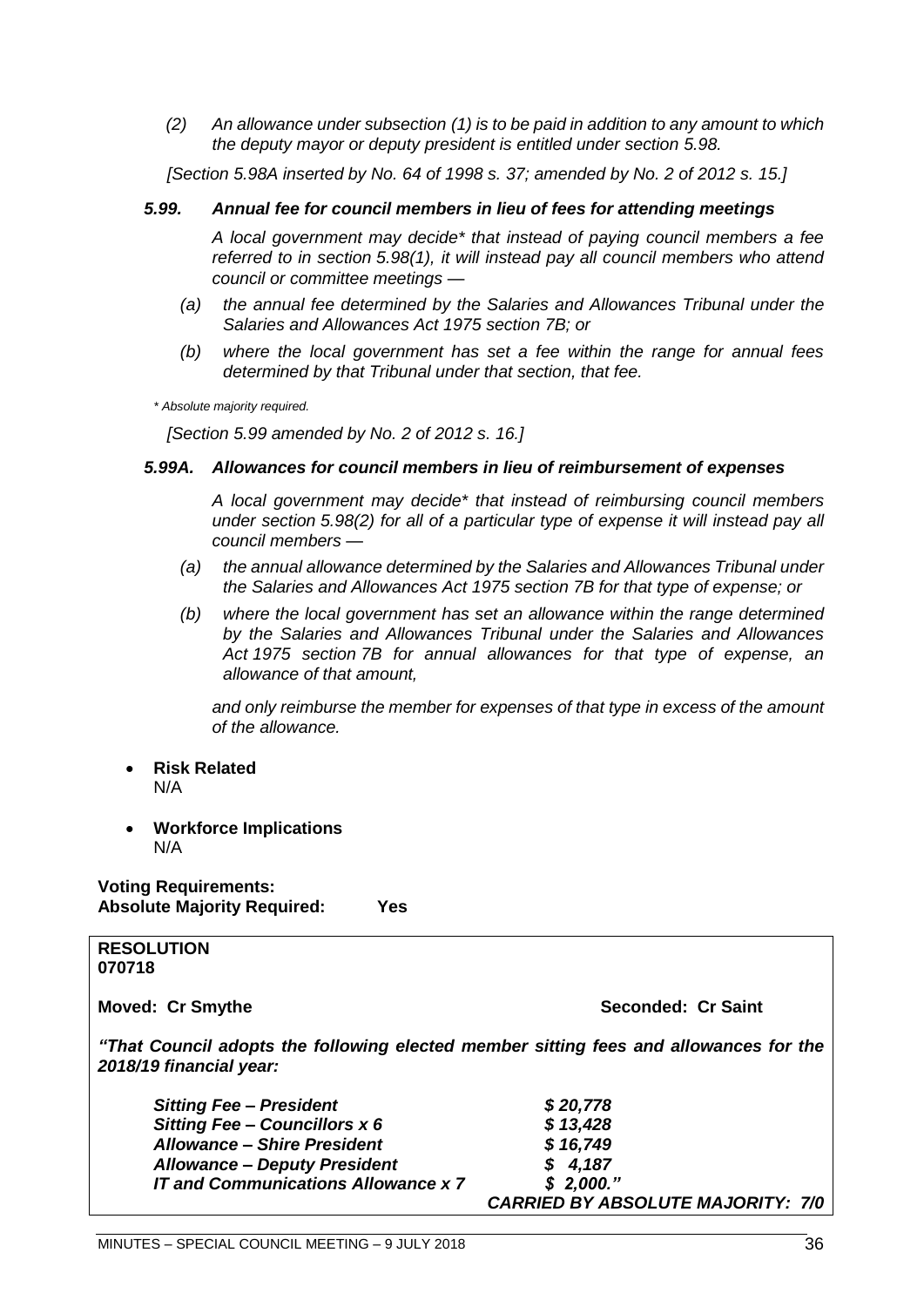# <span id="page-36-0"></span>*SY082-07/18 – Material Variance Reporting for 2018/19*

| <b>FILE REFERENCE:</b><br><b>APPLICANT OR PROPONENT(S):</b><br><b>AUTHORS NAME &amp; POSITION:</b><br><b>RESPONSIBLE OFFICER:</b> | <b>FI.BUD1819</b><br><b>Shire of York</b><br>Tabitha Bateman - Finance Manager<br>Suzie Haslehurst - Executive Manager, Corporate and<br><b>Community Services</b> |
|-----------------------------------------------------------------------------------------------------------------------------------|--------------------------------------------------------------------------------------------------------------------------------------------------------------------|
| PREVIOUSLY BEFORE COUNCIL: N/A<br><b>DISCLOSURE OF INTEREST:</b><br><b>APPENDICES:</b>                                            | <b>Nil</b><br><b>Nil</b>                                                                                                                                           |

#### **Nature of Council's Role in the Matter:**

• Executive

#### **Purpose of the Report:**

This report seeks Council's consideration and adoption of the level for reporting material variances to be used in statements of financial activity.

#### **Background:**

The *Local Government (Financial Management) Regulations 1996* (FMR) require a local government to prepare a Financial Activity Statement and report material variances to income and expenditure on a regular basis. Regulation 34(5) states that *"Each financial year, a local government is to adopt a percentage or value, calculated in accordance with the AAS, to be used in statements of financial activity for reporting material variances."*

#### **Comments and details:**

In accordance with FMR 34(5), materiality thresholds can be set as a percentage or dollar value. This report recommends both; the advantage being that a minimum value threshold can be set as well as a proportional value threshold, relevant to major items or subtotals. Threshold levels should not be so high as to allow material variances to go unnoticed, and by the same token, should not be so low as to cause administrative burden.

For a number of years, Council adopted a variance of 10% or \$10,000 *whichever is the greater*, to capture material variances. Based on recent discussions with the Shire's auditors, officers are recommending that the material variance threshold be adjusted to identify variances of greater than 10% for items with a variance of \$5,000 or more in accordance with the notion of materiality.

For the purposes of monthly financial reporting, 10% is considered a reasonable guide for highlighting variances as well as adopting a value of \$5,000 as a minimum value for reporting in the monthly statement of financial activity.

# **Implications to consider:**

- **Consultative Staff** Other local government authorities
- **Strategic** *Strong and Effective Leadership 5.4 Open and accountable systems*
- **Policy related** N/A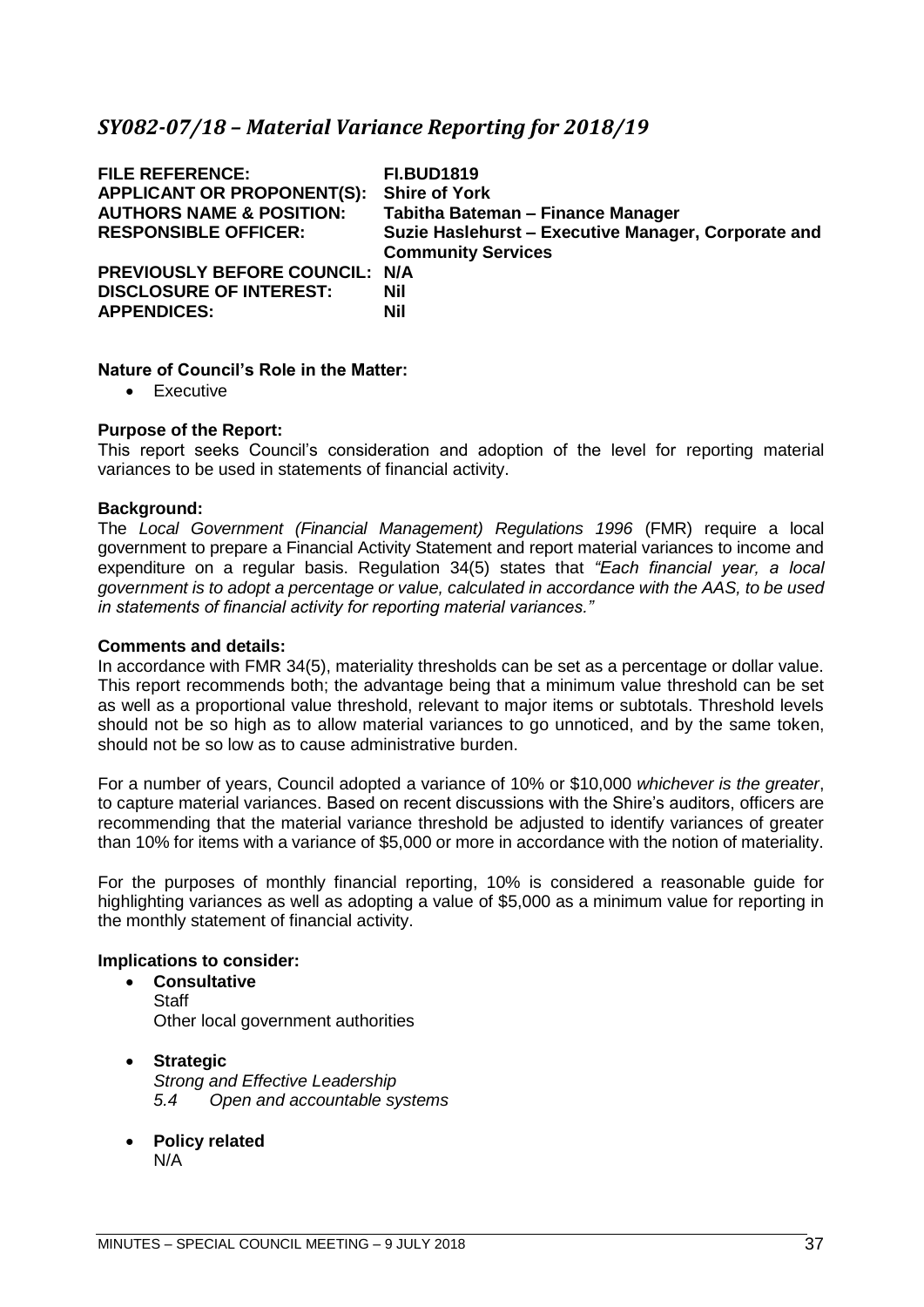## • **Financial**

The Australian Accounting Standards provide the following definition for Materiality;

*"Material - Omissions or misstatements of items are material if they could, individually or collectively, influence the economic decisions of users taken on the basis of the financial report. Materiality depends on the size and nature of the omission or misstatement judged in the surrounding circumstances. The size or nature of the item, or a combination of both, could be the determining factor."*

#### • **Legal and Statutory** *Local Government (Financial Management) Regulations 1996*

- *34. Financial activity statement required each month (Act s.6.4)*
	- *(5) Each financial year, a local government is to adopt a percentage or value, calculated in accordance with the AAS, to be used in statements of financial activity for reporting material variances.*

## • **Risk Related**

Council is required to adopt a percentage or value for reporting material variances. Failure to do so constitutes a breach of the *Local Government (Financial Management) Regulations 1996* which is considered a high risk to the organisation.

• **Workforce Implications** N/A

**Voting Requirements: Absolute Majority Required: No**

#### **RESOLUTION 080718**

#### **Moved: Cr Saint Seconded: Cr Trent**

*"That Council, in accordance with Regulation 34(5) of the Local Government (Financial Management) Regulations 1996 and Australian Accounting Standards, adopts the percentage of 10% for items with a variance of \$5,000 or more for reporting material variances in the Statement of Financial Activity."*

*CARRIED: 7/0*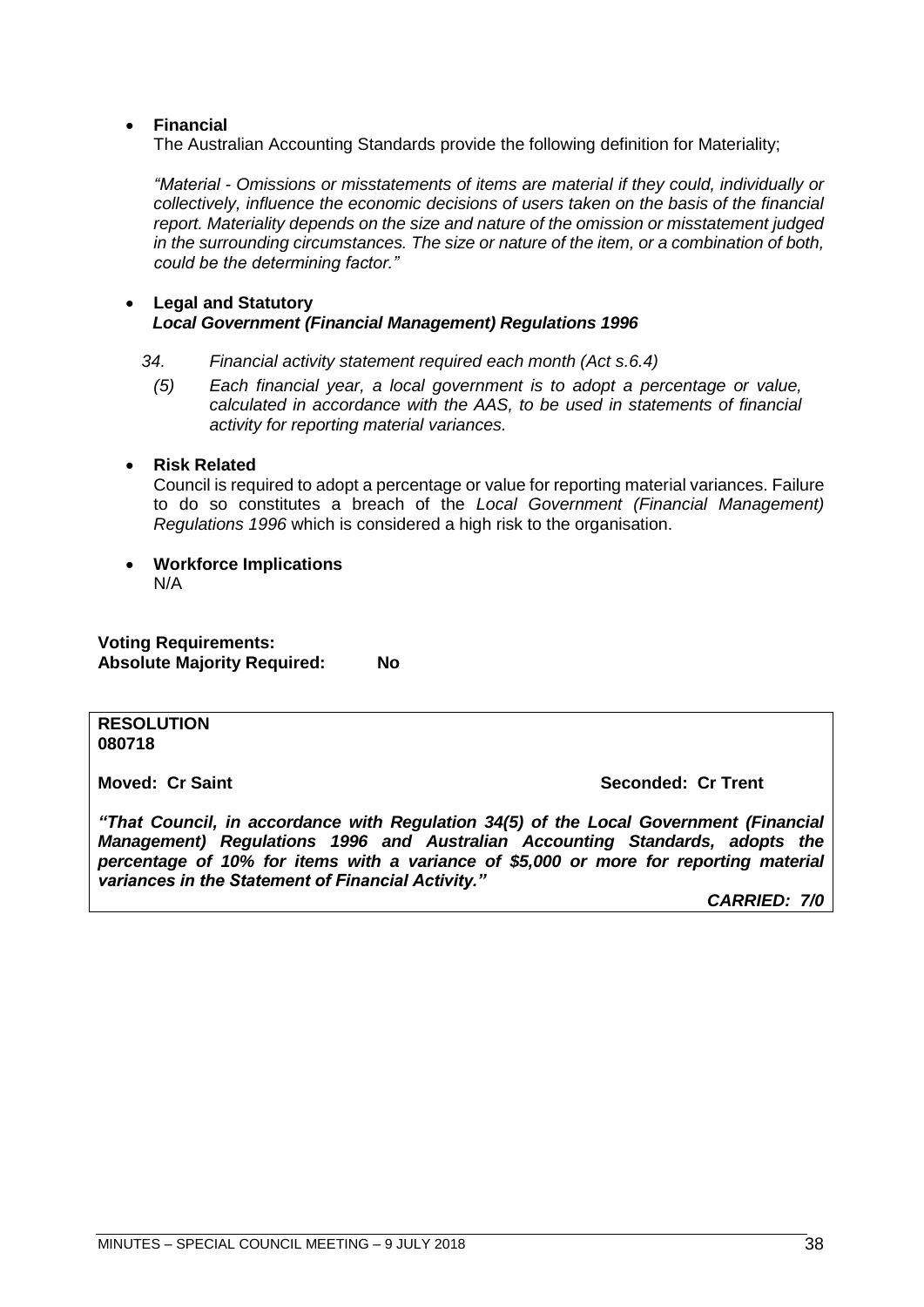# <span id="page-38-0"></span>*SY083-07/18 – Adoption of the Annual Budget for the Financial Year ending 30 June 2019*

| <b>FILE REFERENCE:</b><br><b>APPLICANT OR PROPONENT(S):</b><br><b>AUTHORS NAME &amp; POSITION:</b><br><b>RESPONSIBLE OFFICER:</b> | <b>FI.BUD1819</b><br><b>Shire of York</b><br>Tabitha Bateman - Finance Manager<br>Suzie Haslehurst - Executive Manager, Corporate and<br><b>Community Services</b> |
|-----------------------------------------------------------------------------------------------------------------------------------|--------------------------------------------------------------------------------------------------------------------------------------------------------------------|
| PREVIOUSLY BEFORE COUNCIL: N/A                                                                                                    | <b>Nil</b>                                                                                                                                                         |
| <b>DISCLOSURE OF INTEREST:</b>                                                                                                    | <b>Statutory budget 2018/19</b>                                                                                                                                    |
| <b>APPENDICES:</b>                                                                                                                | А.                                                                                                                                                                 |

## **Nature of Council's Role in the Matter:**

- Executive
- Legislative

# **Purpose of the Report:**

This report presents the 2018/19 Annual Budget for adoption by Council.

## **Background:**

Under Section 6.2(1) of the *Local Government Act 1995* (the Act), each local government is required to prepare and adopt by absolute majority a budget for the following financial year. The Act prescribes that this must be done between 1 June and 31 August for the financial year ending 30 June following that August.

The 2018/19 Annual Budget has been prepared in accordance with Section 6.2 of the Act and the *Local Government (Financial Management) Regulations* Part 3, Regulations 22 to 33.

The preparation of the Annual Budget is both a statutory requirement of the Act and a responsible financial management practice. The development of the budget is largely based upon the Strategic Community Plan and Corporate Business Plan adopted in 2016 and reviewed in February 2018. In addition to these, Council and Officers considered the results of the Community Scorecard Survey and the Shire's informing strategies (risk management, asset management etc) in formulating the draft budget.

The first draft budget was prepared and discussed at a workshop held with Councillors on 21 May. Following these discussions, changes were made and a further draft was circulated on 1 June. The final draft was prepared and a workshop was held on 18 June 2018 before finalising the Statutory Budget 2018/19 which is attached to this report.

The Budget document includes the Statutory Budget format with all relevant disclosures to discharge financial accountability to the community. In addition, it is accompanied by the 2018/19 Schedule of Fees & Charges and detailed budget schedules.

## **Comments and details:**

The Statutory Budget has been prepared in accordance with all relevant professional accounting pronouncements. It contains all statutory statements and supporting schedules including: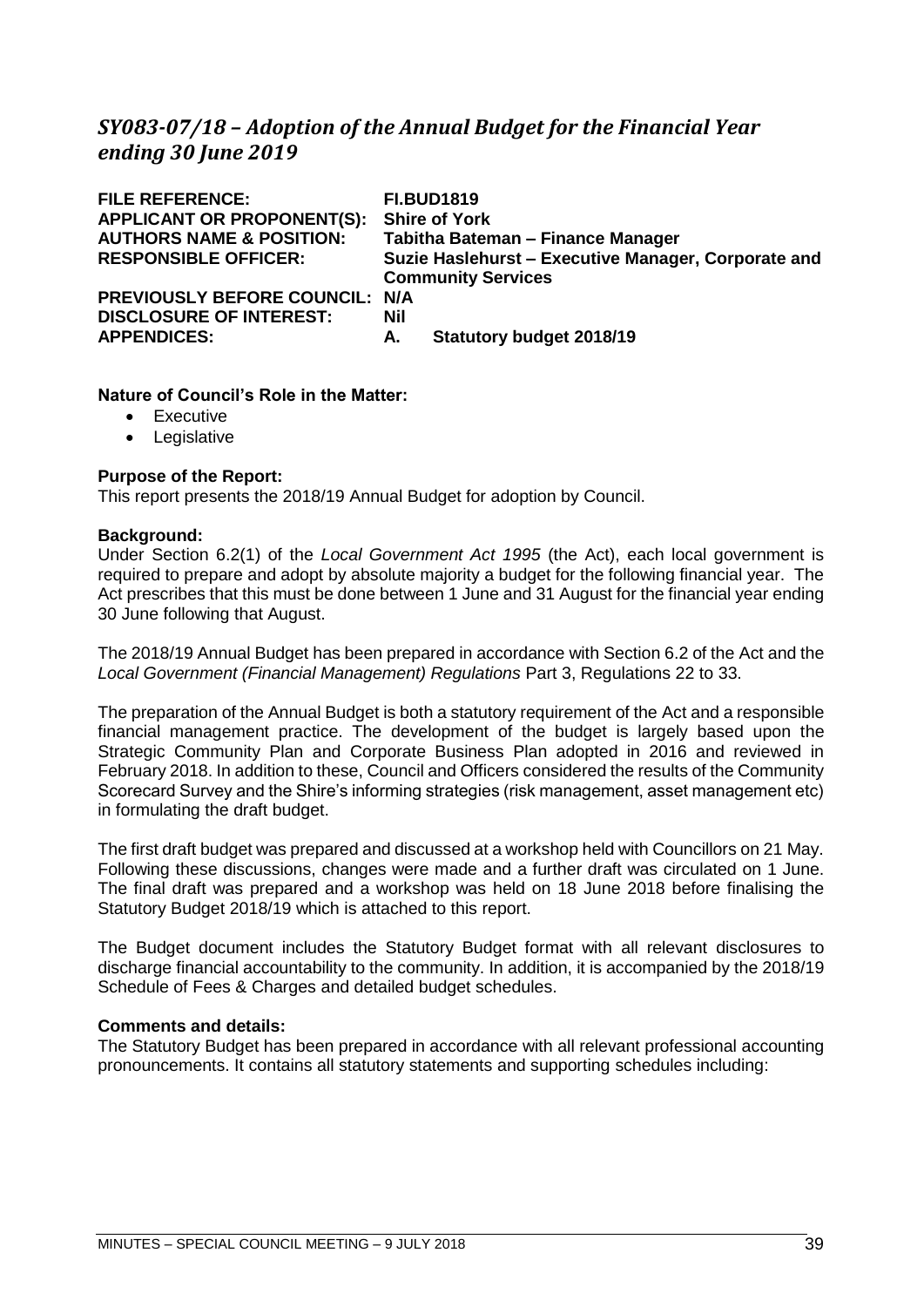- Statement of Comprehensive Income by Nature or Type
- Statement of Comprehensive Income by Program
- **Statement of Cashflows**
- Rate Setting Statement
- Notes to and forming part of the Budget
- Schedule of Fees & Charges
- Supplementary Information

The 2018/19 proposed Annual Budget has predicted a net carried forward balance of \$2,094,198. This anticipated net carried forward amount is the result of a number of operational and capital works projects that have been identified as not being able to be completed by 30 June 2018 and have now been included in the 2018/19 budget as recounted projects, net of grant funding.

These funds have been identified as carry-over and effectively assist to balance the 2018/19 Budget. Some of the significant carry over projects of note are identified as follows;

- Road and Footpath Construction including WANDRRA projects
- Advance Payment of 2018/19 Financial Assistance Grants

Due to the early adoption of the 2018/19 Budget, it is anticipated that any adjustments to the net carried forward surplus will be identified during the first quarter Financial Review and presented to the Audit Committee for recommendation to Council. In the event there is a reduction in the carried forward surplus Council may consider adjusting the proposed allocations to reserves. However, in the event the surplus is greater than estimated, the options for the remaining balance could be:

- Allocate the full amount to requested carryovers or project briefs that could not be funded in the original budget
- Allocate the full amount to reserves
- Allocate the full amount to roads reseals
- Any combination of the above

## *Recommendation*

Officers are recommending that Council adopts the Draft Annual Budget 2018/19 as attached to this report. This will allow timely rates billing for the 2018/19 FY, subsequent positive cashflow, commencement of scheduled projects and compliance with the Shire's statutory obligations regarding the lodgement of the annual budget with the Department of Local Government.

## **Implications to consider:**

## • **Consultative**

In developing the budget, the Shire of York has given due consideration to the Strategic Community Plan, Corporate Business Plan and the Long Term Financial Plan adopted in 2016 and reviewed in 2018. In addition to the above, the results of the Community Scorecard Survey and the Shire's informing strategies (risk management, asset management, workforce plan) were considered.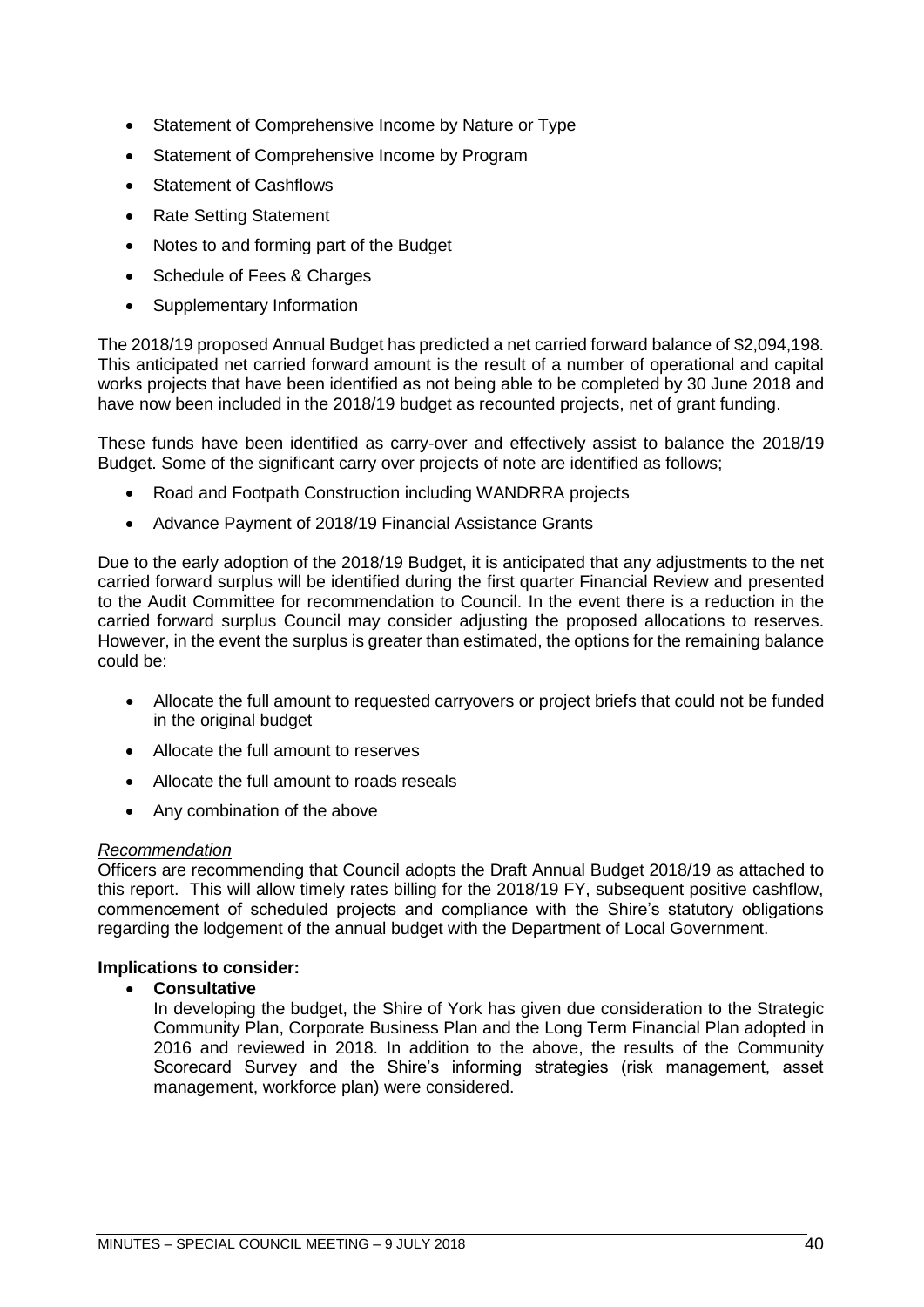## • **Strategic**

The 2018/19 budget was developed with consideration for the Shire of York's Strategic Community Plan and reflects in part, Year 2 of the Corporate Business Plan adopted in 2016 and the Community Survey undertaken early this year.

## • **Policy related**

The development of the Annual Budget has been conducted in accordance with the Shire of York's F1.3 *Significant Accounting Policy*.

## • **Financial**

The financial implications of adopting the 2018/19 Budget are as disclosed in the attachment to this report.

## • **Legal and Statutory**

*Local Government Act 1995* – Section 6.2; and *Financial Management Regulations Part 3* Regulations 22 – 33.

## • **Risk related**

If Council resolved not to adopt the budget or delayed the process it could pose the following risks:

- a) Serious cashflow issues
- b) Delay in essential works and services
- c) Reputational risk from the inability to meet ongoing financial commitments
- d) Non-compliance with the LG Act

## • **Workforce Implications**

Three new positions have been proposed in the 2018/19 budget. These are the position of part-time YRCC Project Officer in accordance with Council Resolution 080418, and the inclusion of a Parks and Gardens Trainee. Furthermore, funds have been committed to increasing the staffing levels at the York Visitors Centre to address the increase of tourism and visitors to the area.

#### **Voting Requirements: Absolute Majority Required: Yes**

#### OFFICER RECOMMENDATION

*"That Council, pursuant to Section 6.2 of the Local Government Act 1995 and the Local Government (Financial Management) Regulations 1996 Part 3, Regulations 22 to 33, adopts the Annual Budget as per the attached Draft Annual Budget 2018/19 subject to minor typographical errors corrected."*

#### **RESOLUTION 090718**

## **Moved: Cr Smythe Seconded: Cr Trent**

*"That Council, pursuant to Section 6.2 of the Local Government Act 1995 and the Local Government (Financial Management) Regulations 1996 Part 3, Regulations 22 to 33, adopts the Annual Budget as per the attached Draft Annual Budget 2018/19 with minor typographical errors being corrected."*

*CARRIED BY ABSOLUTE MAJORITY: 7/0*

*Reason – To correct minor typographical errors*